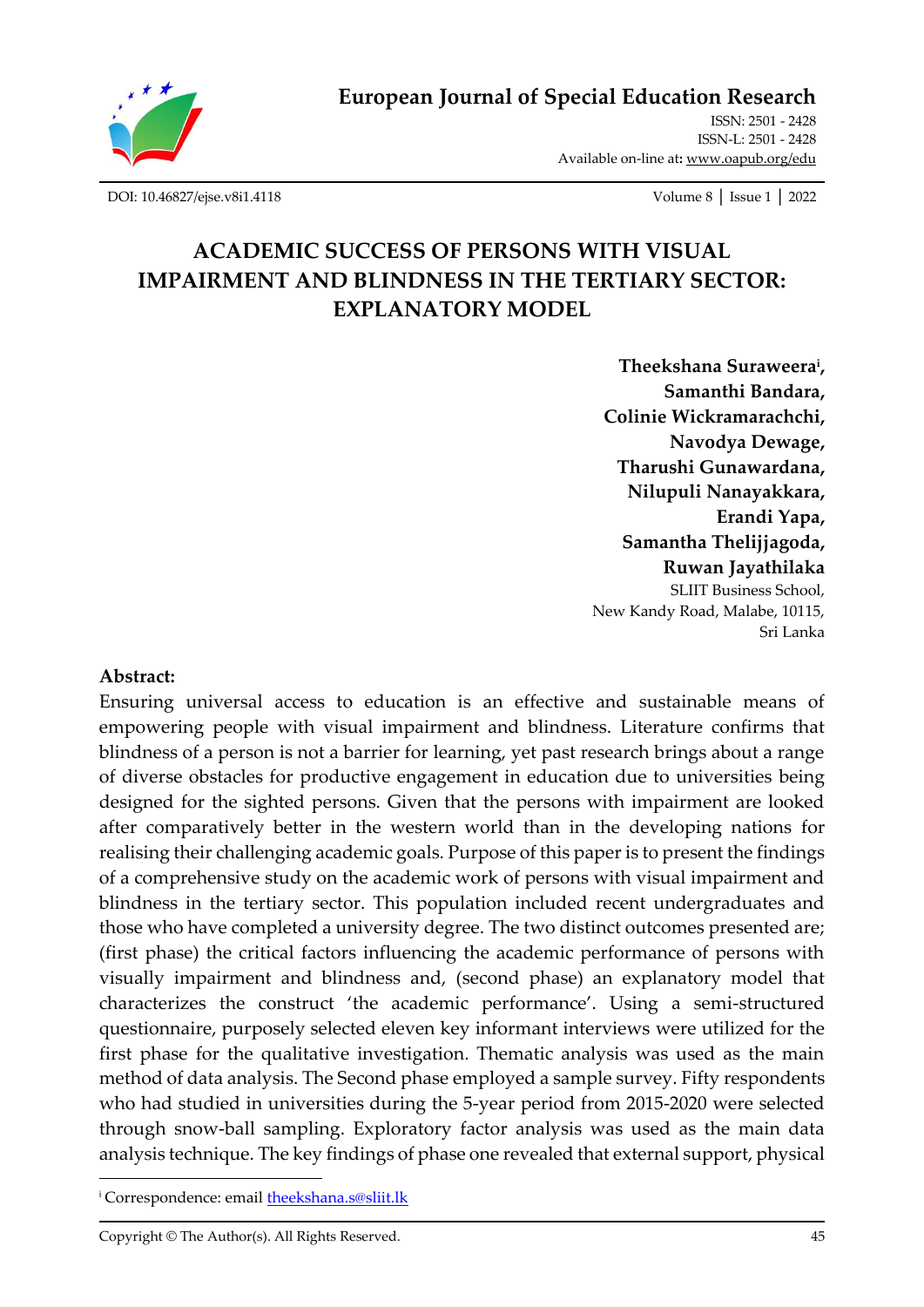environment, motivation to learn, instructional strategies, ICT and English literacy are major contributory factors to academic performance. The second phase of the quantitative analysis derived five composite factors. Of these, the factor labeled "Motivating influences" appears to be mostly contributing to the academic performance of persons with visual impairment and blindness. While education is a lifelong endeavor of a person, these findings can contribute to make a substantial change in the quality of life of this community in the long run.

**Keywords**: education, academic, persons with visual impairment and blindness

#### **1. Introduction**

Visual impairment and blindness are a bodily conditions which in interaction with various barriers hinders a person's full and effective participation in society on an equal basis with others. Thus, people with visual impairment and blindness fall under the broad definition of people with disabilities (PwDs) (UN General Assembly, 2007). Around 2.2 billion people in the world have this form of disability, making it the most prevalent functional disability. Visual impairment and blindness can have serious implications to a person's quality of life (QoL).

As seen by many, social assistance, in cash or kind, is an approach that can uplift the disabled. This strategy, however, could be short-lived and is not a sustainable measure. Nevertheless, education is an effective and sustainable means of empowering people with visual impairment and blindness. It could transform them from a being a tax user to a tax payer. This assertion is well supported with past experience and research findings which indicate that a person's visual impairment or blindness is not a barrier for successful learning. Spinath (2012) reiterates that problems of persons who are visually handicapped are not attributed to concerns of the cognitive domain. Although the absence of a sense of vision of a person encounters certain challenges in information seeking and dissemination, given the right tools and supporting aids he or she can acquire knowledge using the other four senses. Thus, if the person is provided with the right academic environment and assistive technology, a person with visual impairment and blindness would be able to equally compete with their sighted counterparts.

One of the goals of a development agenda is that of ensuring universal access to education. Achieving quality education by 2030 is stated as goal number four in the Sustainable Development Goals (SDGs). Sri Lanka, along with 192 other countries are signatories to this agenda (United Nations, 2015). Thus, education can play a substantial role in narrowing the inequity between and within the community.

Sri Lanka holds a distinctive position in the sphere of education and therefore provides a worthy landscape for investigating into matters related to education of PwDs. This island nation in the Indian ocean is one of the earliest countries in the world that enshrined the right to a free education to all citizens at all levels from primary to tertiary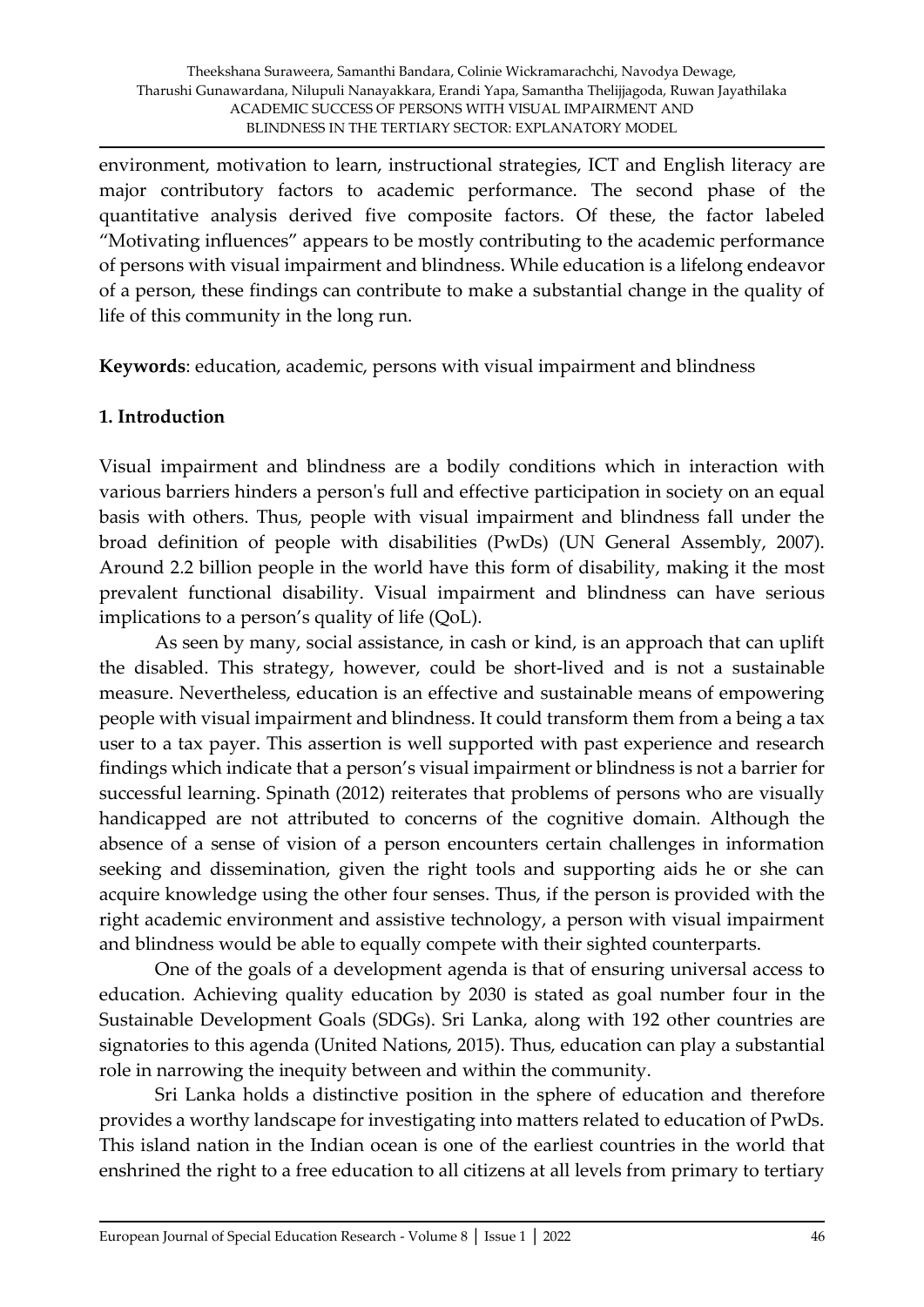(C. W. W. Kannangara, 1943). Furthermore, despite the social and economic downturns over the decades, Sri Lanka maintains a considerably high literacy rate amongst the South Asian countries (Central Bank of Sri Lanka, 2020). However, the situation with respect to education of persons with disabilities is not that attractive. It is reported that out of 1,617,924 physically or mentally impaired persons who are above 5 years of age, 1,548,684 have not engaged in any educational activity. Only 2,076 of such people have obtained a degree or a higher level in education (Department of Census & Statistics, 2012). There are approximately one million people experiencing some form of visual incapacity in this country. Within the stream of education, not all students with visual impairment and blindness succeed in university learning. Sri Lankan University Grants Commission data estimates that from 1990-2020, a total of 221,616 persons graduated from universities in Sri Lanka (UGC, 2020). A survey in progress at this time indicates, that from 1966 to 2021, 285 people with visual impairment and blindness have graduated. Furthermore, thus survey reveals that at least 70 such persons are currently undergoing University education (AHEAD, 2021).

Against such odds, the exceptional academic capabilities of persons with blindness are clearly evident with examples including the work of late Professor Wimal Weerakkody, eminent international scholar of University of Peradeniya who was wellknown with his translation of 'The Republic' by Plato to English from the original. Recent statistics confirm that at least ten high achievers of university graduates in Sri Lanka can be cited as super first classes. They have 'topped the batch', in their own fields, like sociology, education, law, languages and education.

Evidence from past literature relating to academic advancement of persons with visual impairment and blindness points to a range of factors effecting academic progress including family background, encouragement and support, physical infrastructure, attitudes, type of education, ICT literacy, and English literacy. While acknowledging the significance of such factors, one can still explore the core limiting cause for persons who are visually handicapped, keeping in mind that the mainstream education systems are designed for sighted individuals. It is observed that there are limited research findings related to the learning of students with visual impairment and blindness at university level (Manitsa and Doikou, 2020). Furthermore, so far, no attempt has been made to logically explain this phenomenon along with the influencing factors in a developing country context. Thus, the aim of this research is to address the above-mentioned gaps in knowledge.

Purpose of this paper is to present the findings of a comprehensive study on the academic work of persons with visual impairment and blindness in the tertiary sector. This population included recent undergraduates and those who have completed a university degree. The two distinct outcomes presented here are; (a) the critical factors influencing the academic performance of persons that are visually impaired and blind and, (b) an explanatory model that characterize the construct 'academic performance'. While education is a lifelong endeavor of a person, these findings can contribute to make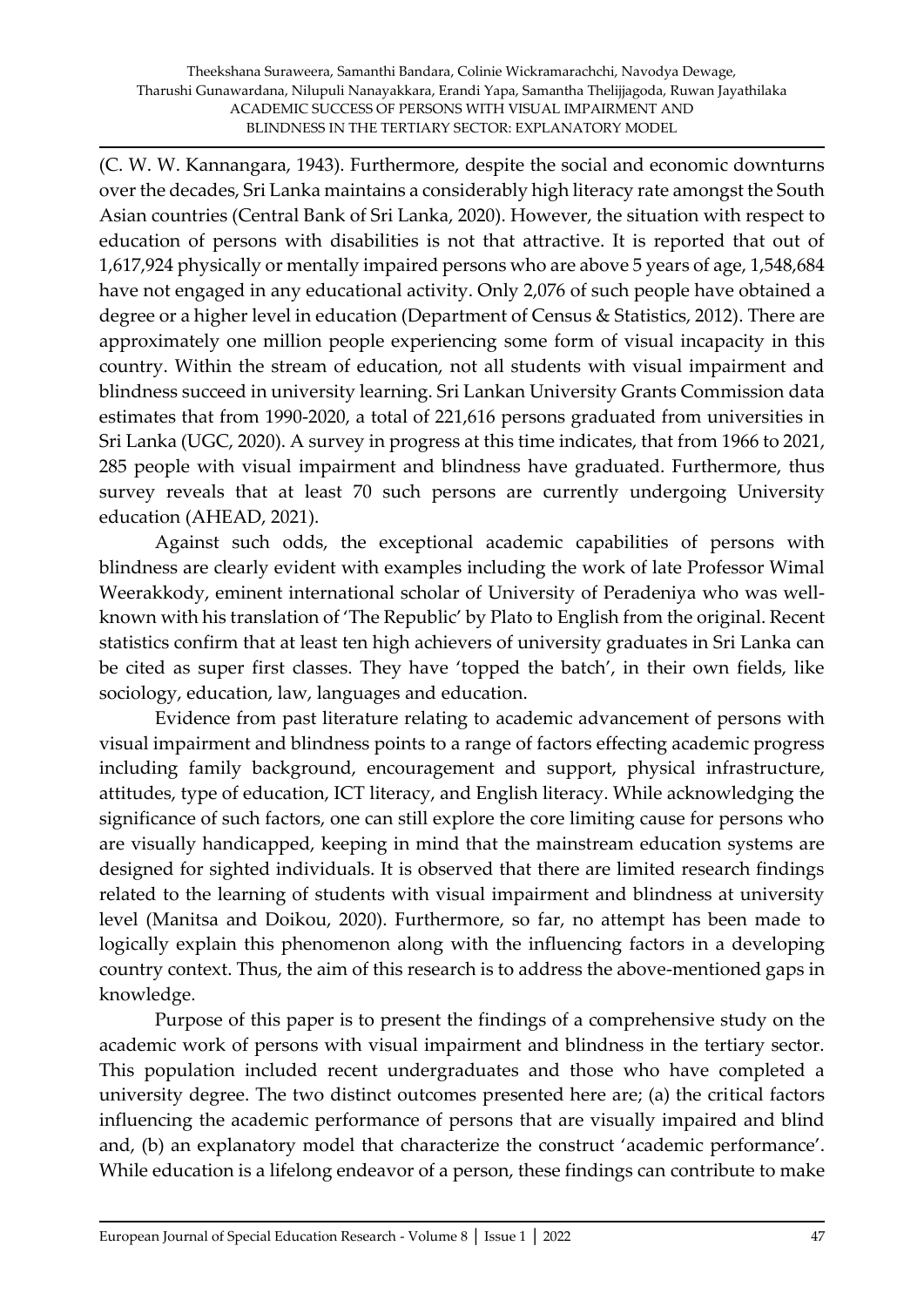a substantial change in the QoL of this community in the long run. This paper is organized under five sections including this introduction. Literature review is presented next followed by the methodology, Results of qualitative and quantitative investigations are detailed in section four. A discussion and conclusions are given the last.

# **2. Literature review**

The initial literature search was conducted in reputed research journals and databases that included Science Direct, Emerald Insight, Research Gate and Google Scholar, published from 2000 to 2021. Key words used included, Visually Impaired and Blindness, Academic Achievement, Academic Performance, going through the PRISMA model, the factors/dimensions influencing Learning, Disability and Special Needs Education, pointed to 173 articles. Examining the abstracts, 80 papers were excluded and having read the full text, 72 articles were retained as relevant to the study. These included a growing body of literature published globally on the broad topic of academic performance, not limited to people with visual impairment and blindness. It was noted that a growing attention was recently drawn by researchers in Sri Lanka on social issues and QoL of persons with visual impairment and blindness (T. Suraweera and Dunuwila, 2019). This literature review is presented under three main areas namely, education and its consequences, education and QoL and the factors influencing academic performance.

# **2.1 Education and its consequence**

Significance of education in all spheres of life is emphasized by Bloom (1987) with the adage "*Education is the movement from darkness to light.*" Accessibility of education needs to be stimulated for the purpose of raising QoL through education, as it signifies the capability of transforming human lives (UNESCO, 2019). The World Educational Conference (2000) declaring the "Education for all" framework for action illuminates that every educational opportunity should be designed to meet the basic learning needs of every person despite being a child, youth or an adult (UNESCO, 2000). It is also observed that the constitution of the Democratic Socialist Republic of Sri Lanka also guarantees and thereby bound to fulfill children's right for education since it improves the QoL (20th Amendment: Constitution, 2020).

An 'educated person' is characterized by his or her 'academic performance', which can be described as the highest level of education that the person has successfully completed. Spinath (2012) refers to 'academic performance' as one of the significant determinants of defining the magnitude of the future of a person based on completion of educational benchmarks regardless of their physical differences. The successful completion of any form of education means the achievement of learning objectives validated through the assessment of acquired knowledge, skills and competencies. In the domain of general education basically two aspects are addressed, namely, academic curriculum dealing with subject matter and co-curriculum covering life skills such as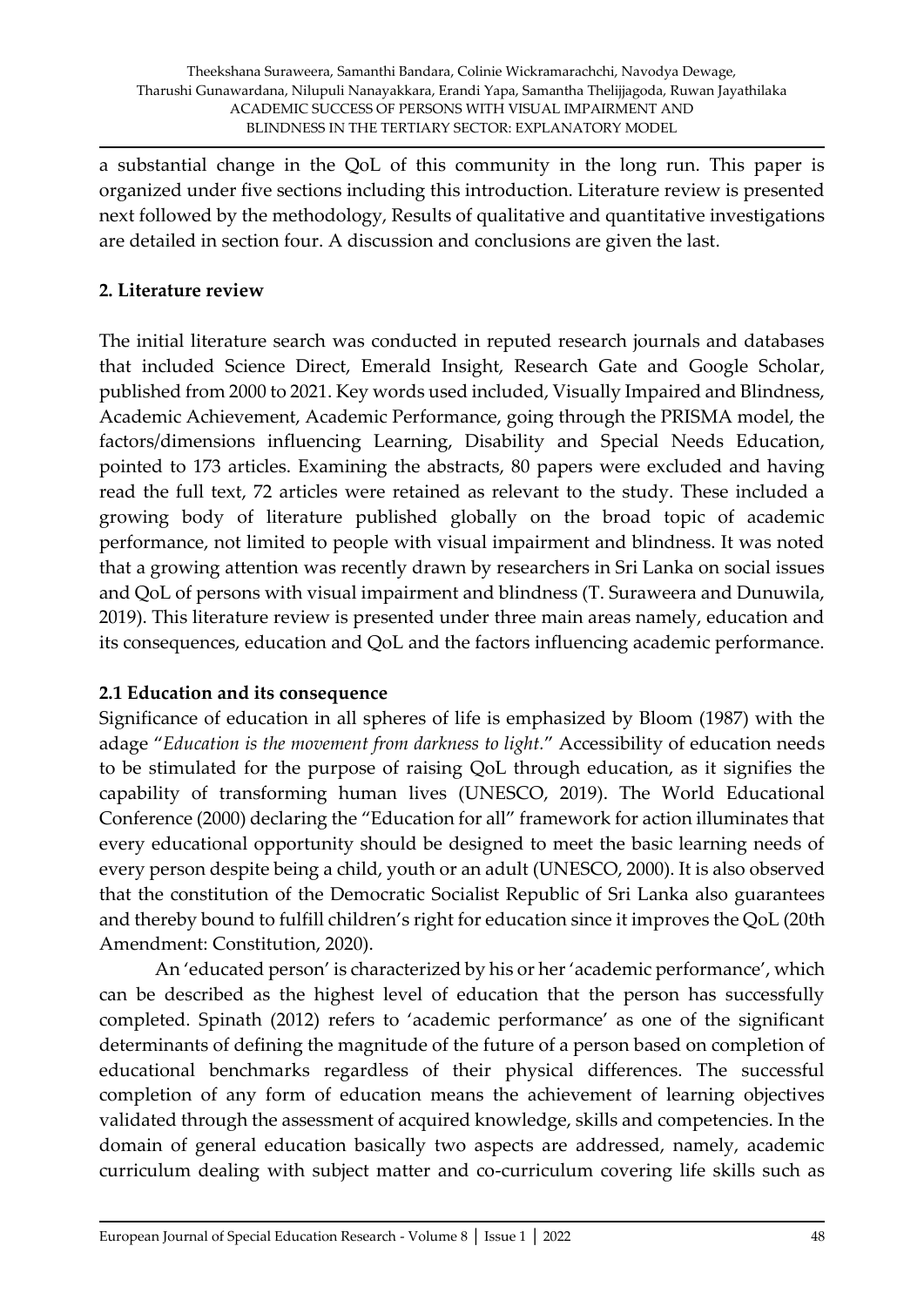communication and personality. However, for the persons with visual impairment and blindness an extended co-curriculum has been included to cover additional learning areas such as orientation and mobility, compensatory skills and social interaction.

Consequences of education are many fold. It contributes to the improvement of the human condition through better knowledge, health, living conditions, social equity and productivity. "*Education is expected to foster social progress through four different but interrelated purposes: humanistic, through the development of individual and collective human virtues to their full extent; civic, by the enhancement of public life and active participation in a democratic society; economic, by providing individuals with intellectual and practical skills that make them productive and enhance their and society's living conditions; and through fostering social equity and justice*." (Spiel et al., 2018).

# **2.2 Education and quality of life**

In the recent past, much attention has been drawn to studies on understanding academic performance and its effect for QoL among persons with various physical and other impairments - generally referred to as persons with disabilities. Higher levels of educational attainment have a positive effect on a person's QoL realized through better occupational prospects and higher income (Edgerton et al., 2012). This assertion is equally applicable to education of persons with visual impairment and blindness. Many people with various disabilities deemed to be a liability to national economies have been excluded from society for not making a substantial contribution to it. (C. Wickramaarachchi et al., 2021). Certain past studies have shown that people with visual impairment and blindness have struggled in diverse means for achieving their academic goals. These include mobility, psychological, social and economic concerns (T. Suraweera et al., 2021). While such matters influence QoL, facilitating inclusive education with a right academic environment is observed as a key determinant for improved QoL (T. Suraweera and Dunuwila, 2019).

# **2.3 Factors influencing academic performance**

Realizing academic goals is challenging for people with visual impairment and blindness, if the right environment and the appropriate assistive aids are not provided. A number of factors that have an effect on academic performance of students in general, and for people with disabilities in particular have been cited in literature. In this respect, the work of Maingi-Lore (2016) stands out as relevant to this study, where the key determinants influencing academic progress of University undergraduate with special needs have been identified. The conceptual model adopted in a study proposes six factors that could be used as the basis for investigation of this research. The factors are family background, external parties, physical infrastructure, assistive devices and technologies**,** instructional strategies, motivation, and English and IT literacy.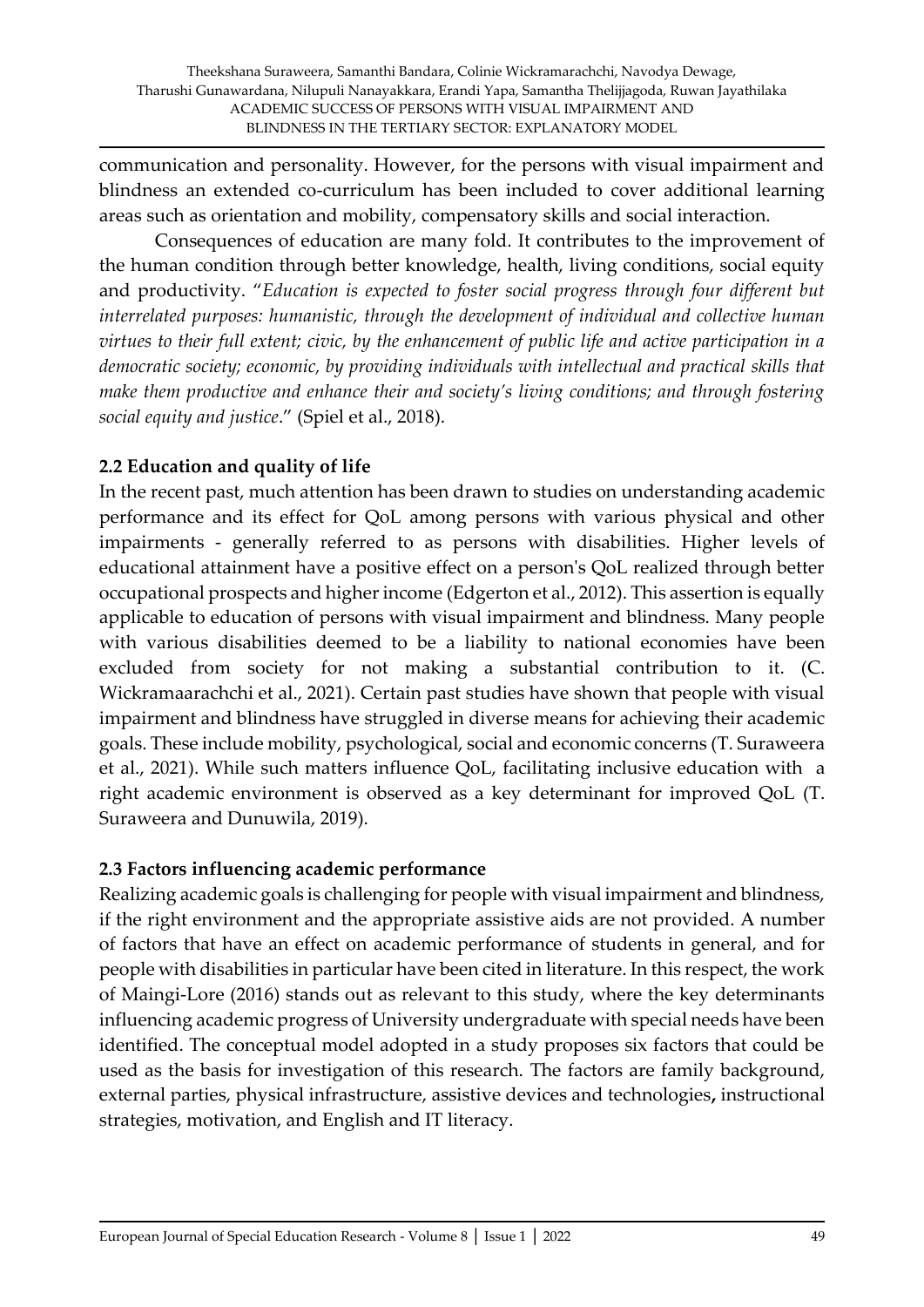#### **A. Family background**

Family background refers to the kind of family the person hails from, and it relates to such things as parents educational status, their social and racial origins, financial status, or the type of work experience the family members pursue (Davis, 2021). The family background is considered as an important element influencing the academic performance of all students. This factor along with their socio-economic status play a crucial role in his or her academic development and for most activities and functioning of all the students and also students with special needs (Hijazi and Naqvi, 2006, Maingi-Lore, 2016). Significant and positive relationships between academic performance and conducive home environment have been reported (Shahzadi and Ahmad, 2011).

#### **B. External parties**

A recent study on challenges and opportunities facing students with visual impairment in inclusive education by Yihun and Belay (2020) emphasized that the students with visual challenges constantly need someone's assistance. As such, peer encouragement is very much essential to visually impaired students in different situations (Manitsa and Doikou, 2020). The acceptance from the school community assisted them to establish friendships and increased social interactions and relationships. Self-determination theory suggests that supportive teaching can trigger students' psychological needs for competence, autonomy, and relatedness that brings a positive influence on their motivation to engage in learning (Deci and Ryan, 2000).

Luthar (2000) and Masten (2001) revealed social support as protective factors in the context of family, school and community for coping with social functioning and social interactions for needy students. Bernard (1991) further revealed that the students' participation on academic progress and socio-emotional growth can be improved through relationships with attentive teachers and peers, as well as through social support and resources. This finding is further verified by Celeste and Grum (2010) indicating that the students with visual impairment can improve future independent living with the support received from teachers and peers at school. According to Anne G. Danielsen et al, (2009) peer support for problem-solving can encourage learning. All this including teacher support leads to a satisfying school experience.

Lindsay and McPherson (2012) has found that self-esteem and self-confidence could be positively impacted through the maintenance of student's social relationships and friendships. In addition, Pavri and Monda-Amaya (2001) has found that acceptance and a feeling of belonging to the school environment along with emotional and instrumental support from teachers and peers provides a positive influence to students' well-being. Further, these are considered fundamental components of inclusive education. As per Carter et al. (2015), peer support arrangements via the provision of academic and social support despite the disabilities, help the students with severe disabilities in inclusive secondary classrooms.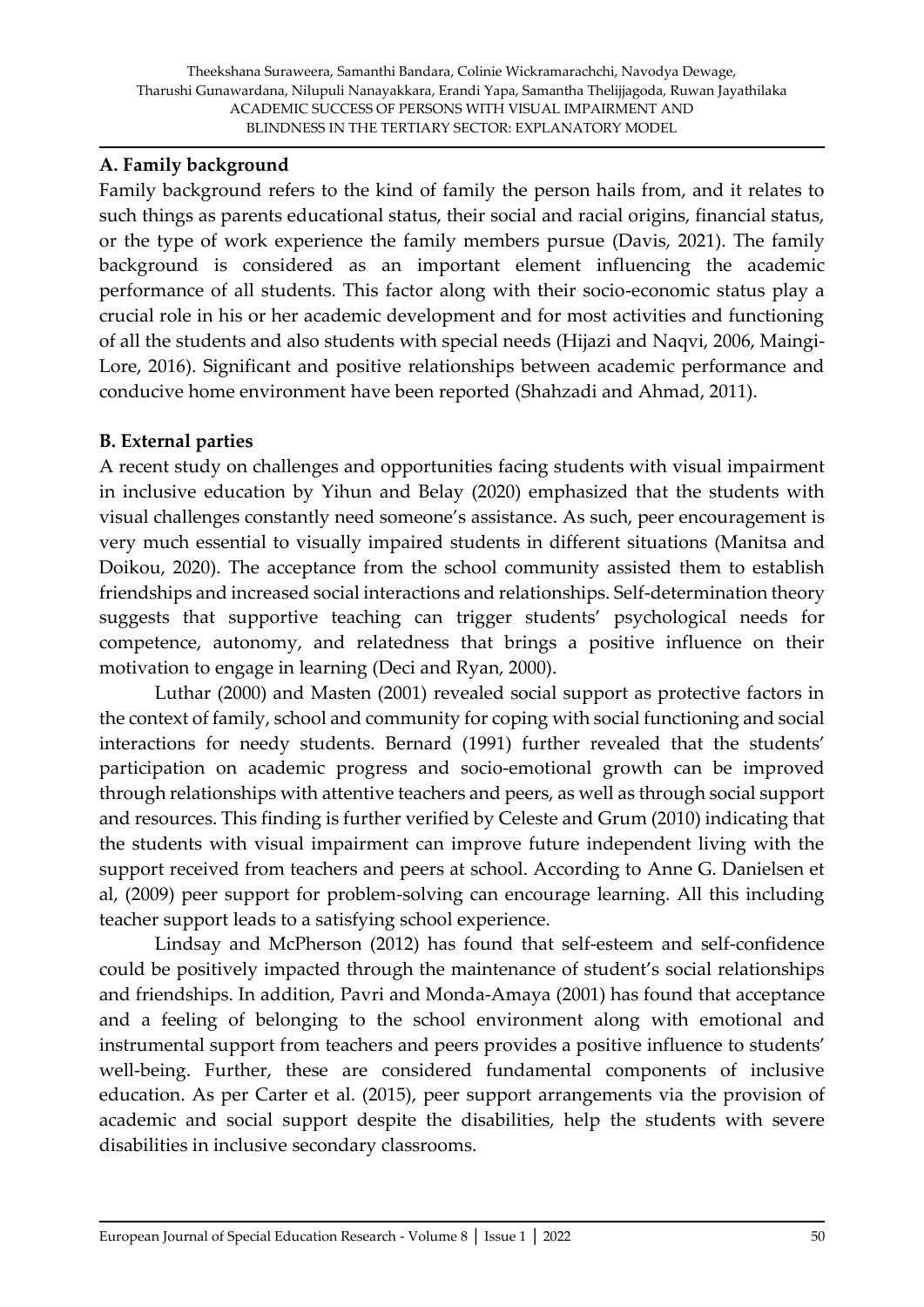Support provided by the staff (teachers, and members of the staff and support services) towards overall learning enhancement of the students with visual impairment is acknowledged considerably by literature. Specially in school settings, staff support towards building peer relationships (West et al., 2004), development of a sense of acceptance (Bodaghi et al., 2016b) and helping for problem solving (Nees and Berry, 2013) is satisfied. However, staff support at university level though highly signified, needs improvement according to the students with visual impairments (Bodaghi et al., 2016a, West et al., 2004).

The level of social support from family and friends (including 'significant others') provided to adolescents with visual impairments was significantly higher compared to the sighted, was reported by a case study of Hadidi et al. (2014).

Morelle and Tabane (2019) emphasized that even within the school education setup, involvement of teachers and parents to promote inclusiveness of students with visual impairment and blindness into the mainstream, is important. Furthermore, the teachers should be trained and facilitating physical resources provided for maintaining a healthy environment for the students with visual impairment and blindness.

These literature outcomes emphasize the influence of parties external to the person for realizing academic progress. These parties may include peers, friends and relatives, teachers and other people working in the academic environment, with groups or institutions also providing some form of support.

# **C. Physical infrastructure**

In a broad sense the physical environment is where people live, learn, work, and play. Its elements include the built environment (i.e. the man-made infrastructure such as roads and buildings) and the natural setting. People interact with their physical environment through several elements and for persons with visual impairment and blindness, it mainly affects their orientation and mobility, travel, and transport.

United Nations (2006) states that "*persons with disabilities are entitled to a barrier-free and disability-friendly environment enabling them to have access to buildings, roads and other social amenities along with assistive devices and other equipment to promote their mobility*". Within the context of this mobility friendly physical infrastructure, Pathrose and Ramaa (2020) pointed out that in order to enable an effective learning process, it is important to have special educational services, special infrastructure or learning facilities within the institutions. However, Maingi-Lore (2016) showed that although physical facilities are important, their relative importance for academic performance is less significant. Their findings discovered that though efforts had been made to make the buildings and path ways accessible to students with special needs, many improvements are needed to make the environment reasonably comfortable to PwDs.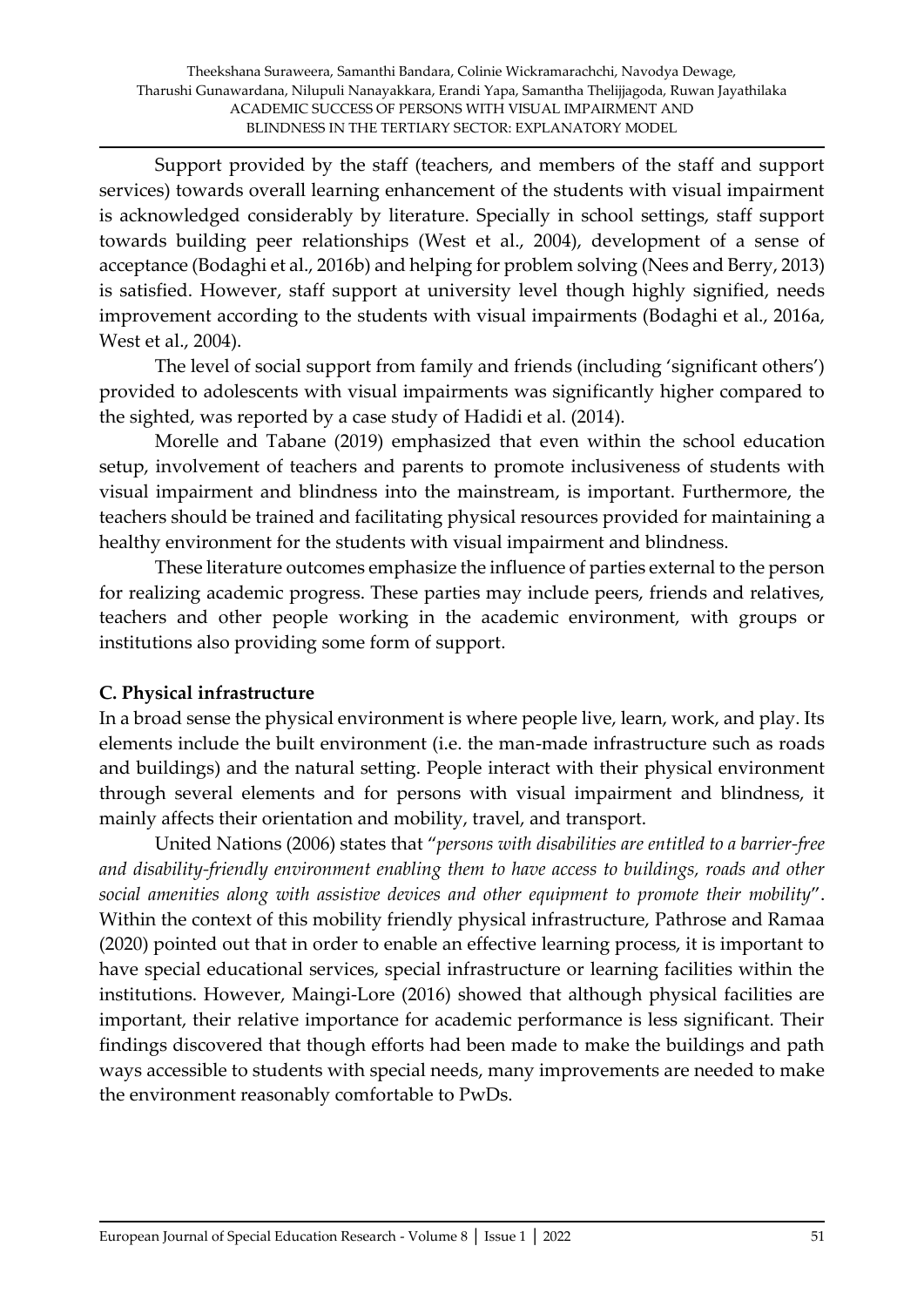#### **D. Assistive devices and technologies**

Assistive devices and technologies are used to enhance the functioning and performance of daily living skills and are aimed at improving independent living of persons with visual impairment and blindness. These appliances include devices to fortify their mobility, education, reading, writing, daily living, and communication (Senjam, 2019a). Senjam (2019b) has identified a range of assistive devices available for visually challenged people for education. These include large print books, multiple window typoscope, optical magnifiers, DAISY books, braille reading materials, refreshable braille display, and screen readers. Nees and Berry (2013) has shown that, the use of assistive technology enhances access to learning while Datta and Palmer (2015) has provided evidence indicating that the use of adaptive technology and inclusive curriculum can have a positive impact on the learning of students with visual impairment.

# **E. Instructional strategies**

Teachers use various techniques to help students' learning and make them independent and strategic learners. These strategies in turn become the students' learning strategies when they select and adhere to the approaches fit to their needs (Alberta, 2002). Evidence from past literature show that fitting the teaching struggles to the needs for students with particular disabilities such as visual incapacities, is crucial for achieving the targeted levels of academic progress. Such measures include not only the curricula being designed appropriately but also that the teaching methods used are appropriate and inclusiveness is promoted (Kamal et al., 2014, Maingi-Lore, 2016, Otyola et al., 2017).

#### **F. Self-motivation**

Self-determination and self-motivation of the undergraduates are positively and significantly related with academic performance (S. Fernando, 2017). Abate (2020) confirmed the above fact that the students who spend more of their time studying with much effort do well than others who do not. Shahzadi and Ahmad (2011) suggest that improved study habits with good motivation lead to improved academic interaction, which would lead to better academic performance. Visual impairments can also affect negatively on students' motivation to engage in learning tasks (Pinquart & Pfeiffer (2012). Kain (2016) noted that there was no significant difference in the study habits between students with visual impairment and blindness (studying in special schools) and sighted students (studying in regular schools). It is shown that through boosting the students' motivation by supporting their needs can also enhance the behavioral and emotional engagement during education (Fredricks et al., 2004). This assertion is confirmed by Haakma et al. (2018).

# **G. Literacy of English and IT**

As the topic indicates, the two factors that could influence academic performance are 'English Literacy' and 'Literacy of Information and Communication Technology (ICT)'.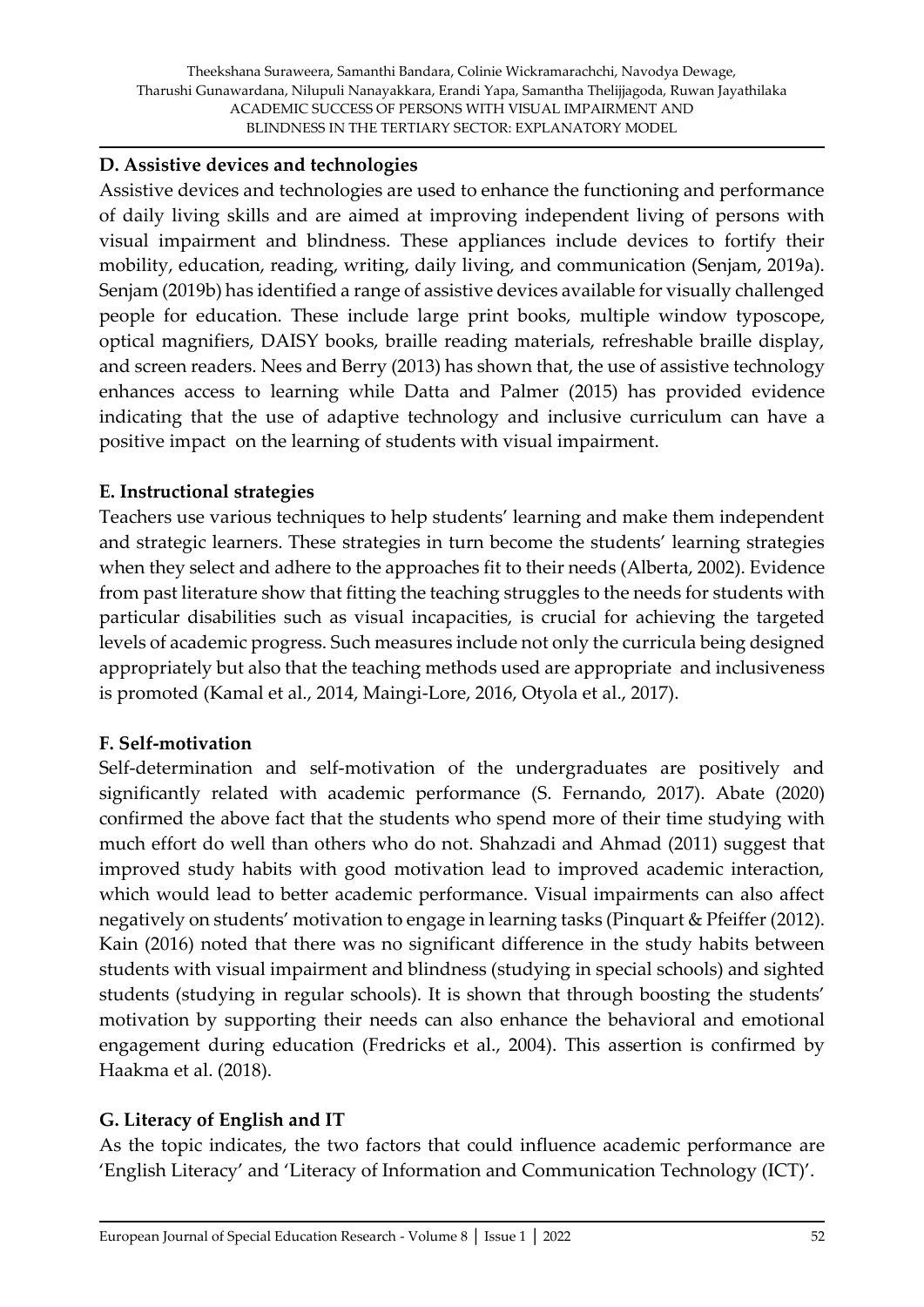Previous research has found a relationship between students' English proficiency and their overall academic performance (Ghenghesh, 2014). Competency in English for success in the academic activities in today's world is important since it is the most commonly spoken language in the world (Nishanthi, 2018). This factor is of vital significance if the medium of instructions is English. Need for becoming literate in English for students learning in a medium other than English in a non-English sociocultural background is uncertain. However, since advanced academic literature is not freely available in most native languages, and in particular for the students with visually impairment and blindness who depend on 'talking books' and computer assisted readable formats, English literacy could play a significant role.

Becoming ICT literate and being competent in certain technologies would be of similar importance for the students with visual impairment and blindness in universities. Irrespective of their visual capacities, the young of today are surrounded and immersed in technology. IT is used in education in diverse proportions. Thus, the ability to operate smartphones, computers and tablets is important for every student (Santos and Ramos, 2019). In addition, previous studies have shown that having access to and using a home computer, having a computer area in the classroom, having software, and having computers in school are all positively correlated with improved academic performance (Judge, 2005).

It is seen that while English and ICT would have an influence in studies their role is supportive rather than a core requirement for academic progress of persons with visual impairment and blindness, in particular in countries where English is not the medium of instruction.

# **3. Material and Methods**

Since this study deals with both exploratory and explanatory aspects of university academic work of persons with visual impairment and blindness, a mixed methodology was used. Therefore, subsequent to the literature review, a qualitative investigation was adopted as the first phase, aimed at identifying the key factors influencing the academic progress of persons with visual impairment and blindness. The findings of the first phase were taken as the basis for the second phase, which was a quantitative investigation. The second phase was aimed at developing an explanatory model of the research construct of interest, 'academic performance of persons with visual impairment and blindness'.

Due ethical clearance for the study was obtained from the ethical clearance board of the Faculty of Postgraduate and Research of SLIIT. The study population comprised persons with visual impairment and blindness, who have learning experience in state Universities in Sri Lanka. Key informant interviews using a semi-structured questionnaire as the guide was the main method of data collection for the first phase. Eleven (11) purposely selected persons representing diverse segments was the population. A gender mix of interview participants was maintained with seven males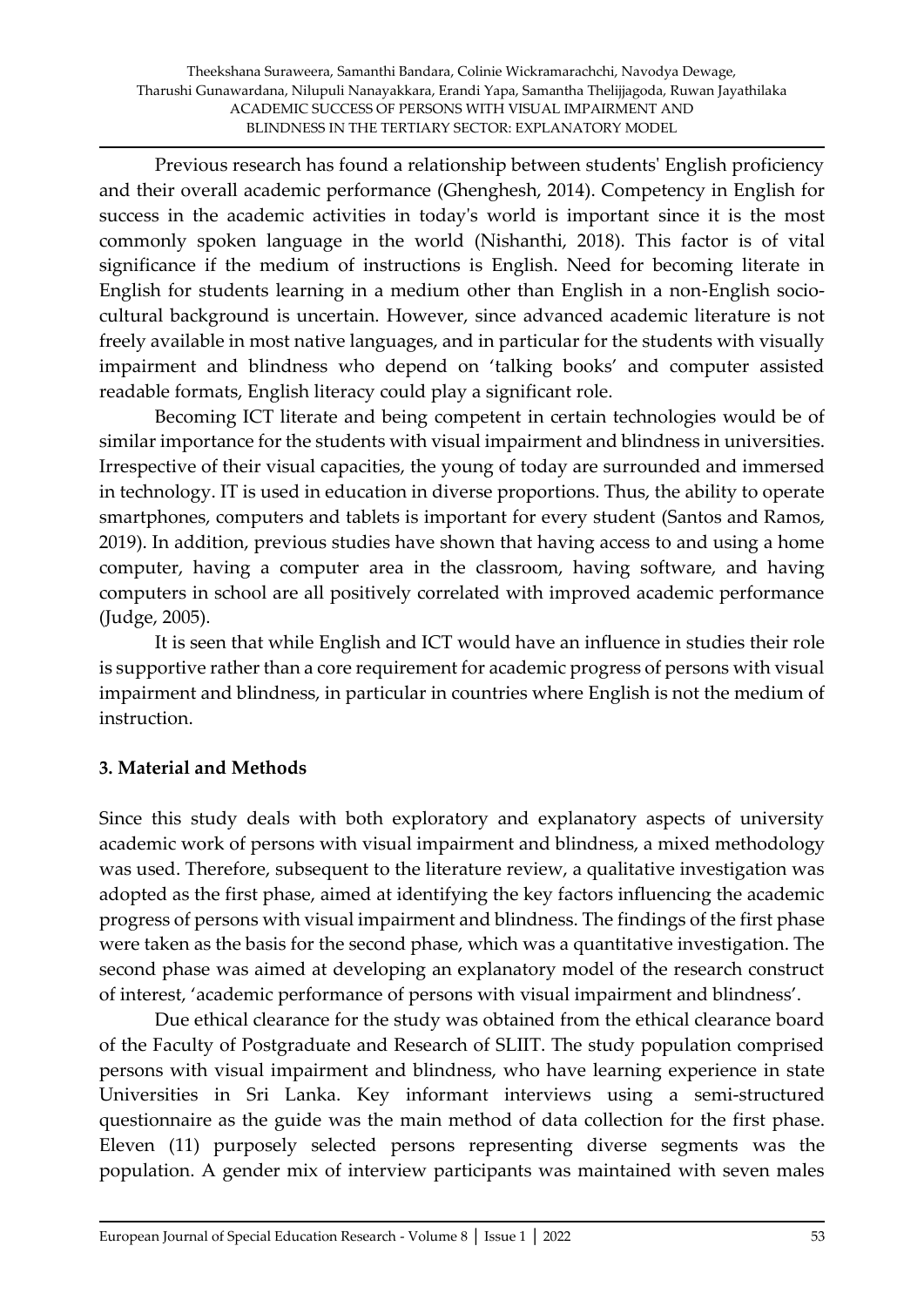and four females between 20 to 45 years of age. With the prior consent of the respondents, interviews were carried out via phone calls and zoom meetings and the proceedings were audio recorded. The recorded proceedings were transcribed verbatim and translated into English. Thematic analysis was used as the main method of data analysis. As a prelude to qualitative analysis, a 'word cloud' visual representation was derived using the English version of the interview transcripts.

Second phase of the investigation was a sample survey of both graduates and undergraduates who are visually impaired and blind, from four (4) state universities in Sri Lanka. A pretested questionnaire was developed based on the factors identified from past literature and results of the qualitative phase of investigation as outlined above. The questionnaire comprised 33 Likert scale statements aimed at seeking the participants opinion relevant to the six explanatory dimensions, namely physical infrastructure (5), family and peer support (6), support from external parties (6), instructional strategies (6), self-motivation (7) and competency in English and IT literacy (3). The number of statements within each dimension is indicated within brackets.

Using snow-ball sampling method, 50 respondents were selected composed of people who have been studying in universities during the 5-year period from 2015-2020. Given that the estimated total population of persons with visual impairment and blindness who have undergone university education in Sri Lanka is around 400, the sample size was deemed reasonable. The data extracted through Google forms were systematically organized in Excel and SPSS 27.0 version was used to conduct factor analysis. Exploratory factor analysis was used as the main data analysis technique in the second phase of investigations.

# **4. Results**

This section presents the results of the two main phases of investigation followed by a discussion combining the outcomes of both segments.

# **4.1 Phase one: Identification of key dimensions**

As indicated earlier, the qualitative phase of the investigation was aimed at determining the key dimensions influencing the academic performance of people with visual impairment and blindness. The word cloud visualization (see Figure 1) brings about a number of phrases that could guide the identification of keywords of the thematic analysis.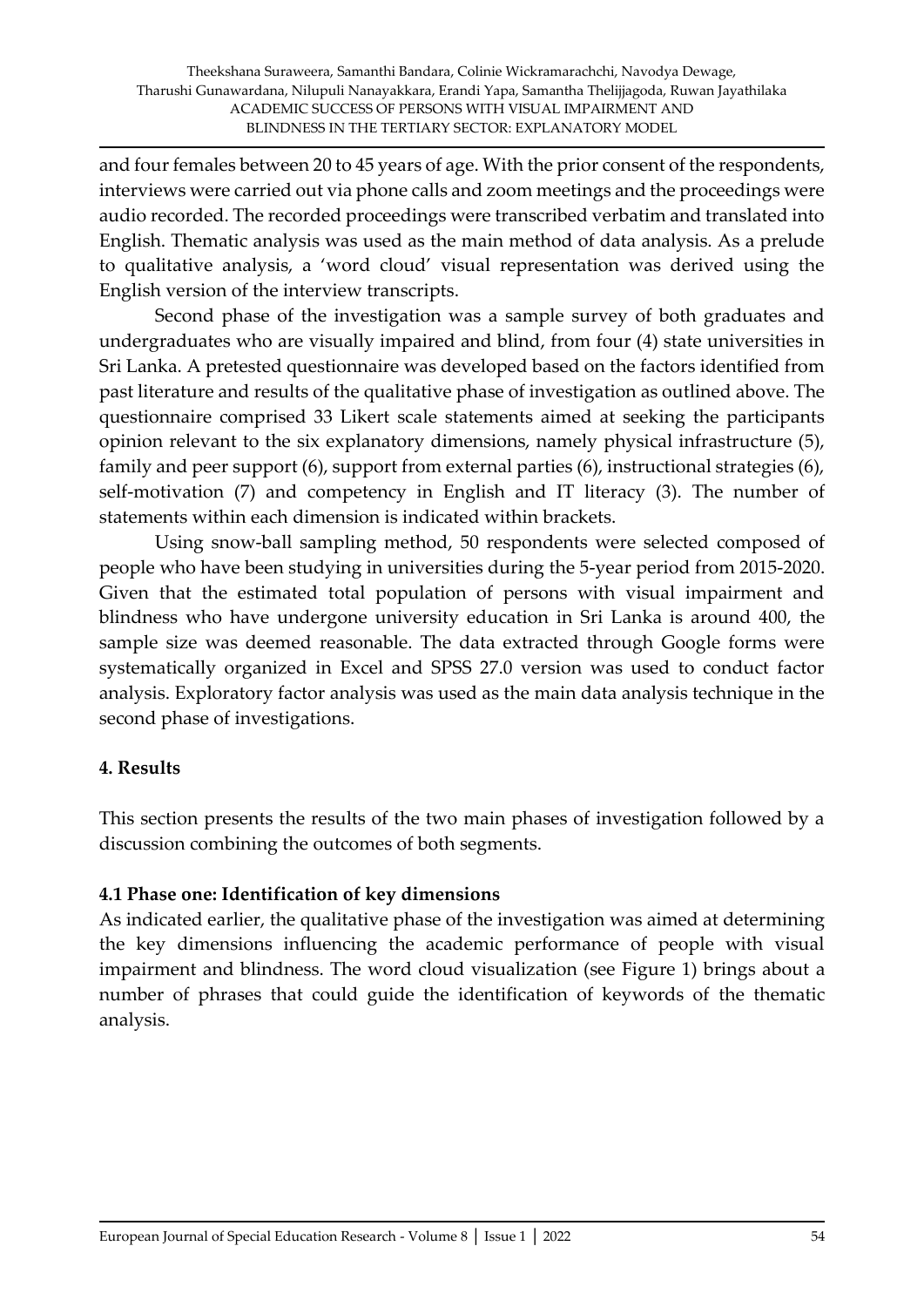

**Figure 1:** WordCloud representation of qualitative responses

They are, family, support, desire, learning, facilities, challenges, peers, and university. As a result of those keywords identified from the word cloud visualization, through thematic analysis, the below mentioned factors were recognized as key determinants of academic achievement of persons with visual impairment and blindness at the university level. The keywords highlighted also used as a preliminary guide for the thematic analysis process. Findings of the thematic analysis are summarized in Table 1.

| <b>Factors derived from</b> | Evidence (Selected excerpts from interview transcripts)                                |  |  |  |  |  |
|-----------------------------|----------------------------------------------------------------------------------------|--|--|--|--|--|
| qualitative investigation   |                                                                                        |  |  |  |  |  |
| External support            | "Words cannot describe the support I received from my parents and teachers for         |  |  |  |  |  |
| (Family and peers)          | my success in education.  Their motivation (and) helps in doing my day today           |  |  |  |  |  |
|                             | activities were great (They) helped me by reading books and other study                |  |  |  |  |  |
|                             | materials for me."- (Severely impaired female graduate)                                |  |  |  |  |  |
|                             | "My friends really helped me a lot when it comes to my studies. (A recent, first       |  |  |  |  |  |
|                             | class graduate who is blind)                                                           |  |  |  |  |  |
| Physical environment        | "We received special facilities like the science lab from school. It's a separate one, |  |  |  |  |  |
|                             | and it helped a lot. But in university, it was very difficult to adjust because we     |  |  |  |  |  |
|                             | didn't have any special facilities." (Undergraduate who is blind)                      |  |  |  |  |  |
| Motivation to learn         | "If you are confident that you can, and if you can do what you determine to do,        |  |  |  |  |  |
|                             | then you will not fail. This thinking in me became the force for me to do well in      |  |  |  |  |  |
|                             | my studies." (A university undergraduate, blind)                                       |  |  |  |  |  |
| Instructional strategies    | "My school used some effective teaching strategies such as geographical maps           |  |  |  |  |  |
|                             | made from clay, which is easily recognizable and that was very helpful for us to       |  |  |  |  |  |
|                             | do well in our studies" (A severely impaired undergraduate)                            |  |  |  |  |  |
|                             | "In my school which was a mainstream school, teachers paid special attention to        |  |  |  |  |  |
|                             | explain lessons, illustrate pictorial representations using different strategies."     |  |  |  |  |  |
|                             | (A graduate)                                                                           |  |  |  |  |  |
|                             | "Some relevant books were not there and not in audio format either." (A blind          |  |  |  |  |  |
|                             | undergraduate)                                                                         |  |  |  |  |  |
| English and IT literacy     | "Having a sound IT knowledge with a certain level of English contributed a lot         |  |  |  |  |  |
|                             | to do my studies very well. I used the internet to get international news,             |  |  |  |  |  |
|                             | gathering information and getting knowledge on various information systems,            |  |  |  |  |  |
|                             | technologies. It's worth cannot be put into words." (A university                      |  |  |  |  |  |
|                             | undergraduate, blind)                                                                  |  |  |  |  |  |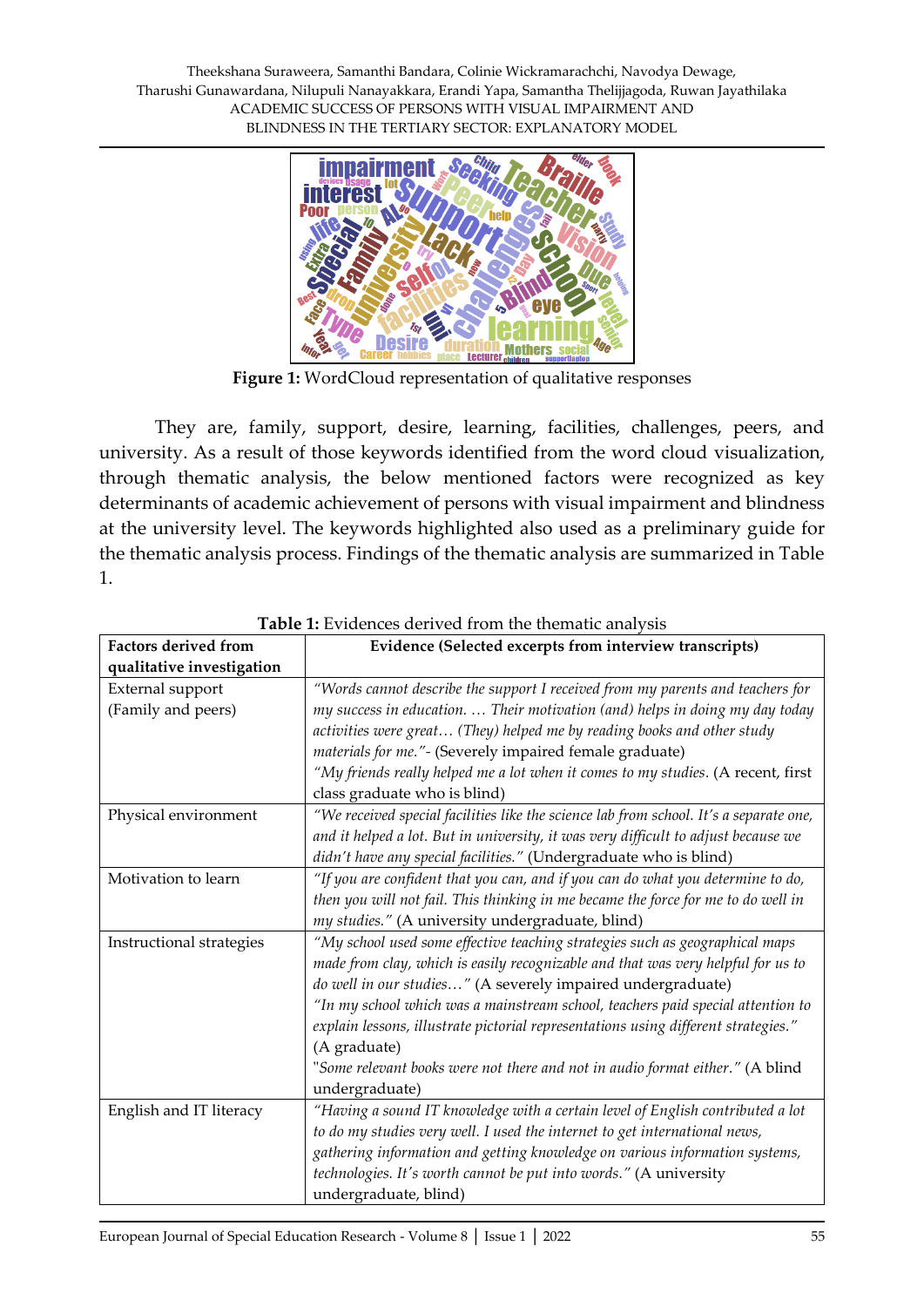The resulting themes of the analysis forms the key factors that would affect the academic performance of persons with visually impaired and blindness in the University system (Suraweera, 2021). It was noted that the academic needs of people with visual impairment and blindness in general are associated with information behavior, which include information seeking for learning and information dissemination associated with examinations. Most of these persons have been using Braille as the main communication mode and a trend is observed towards moving on to the use of computers and screen reading software.

The factor labeled "External Support" is directly associated with the academic process of this community stemming from mobility and orientation issues and problems of information seeking. Discussions revealed that those who have mitigated the challenges related to reading printed material have got direct support from their peers. Parental support not only for moving around and other martial needs, but also towards motivation to succeed were highlighted.

Several aspects of the "Physical Environment" could influence the academic processes. Basic 'disability friendly' infrastructure is helpful to move around and to have access to lecture rooms etc. In attending the 'face-to-face' lectures also, the visually impaired and blind persons need certain special arrangements.

"Motivation" to learn has been highlighted by several persons who have had successful results in the academic process. Intrinsic motivation emerging from within the person is seen to be the key ingredient in this respect.

Instructional strategies including the modes of teaching (i.e. physical and online) as well as the teaching style also play a major role in academic success of persons with visual impairment and blindness.

It was noted that almost all those persons examined study in Universities in the Sinhala medium (one of the languages used in Sri Lanka). Hence, competency in English is required for using computers for information seeking and other communication related purposes. ICT skills are also applicable in the same manner.

# **4.2 Phase Two: Deriving the factor model**

As detailed in the methodology section, exploratory Factor Analysis (EFA) was used as the data reduction technique while Principal Component Analysis (PCA) has created index variables, called components. Accordingly, second-higher order factor analysis was applied which consists of a 33-factor structure. Before moving onto the factor analysis, the row data set was subjected to a process of data organization which included coding, data cleaning and testing to ascertain the suitability of data for factor analysis. Accordingly, sample adequacy, normality and linearity, outliers and correlation among the items were examined.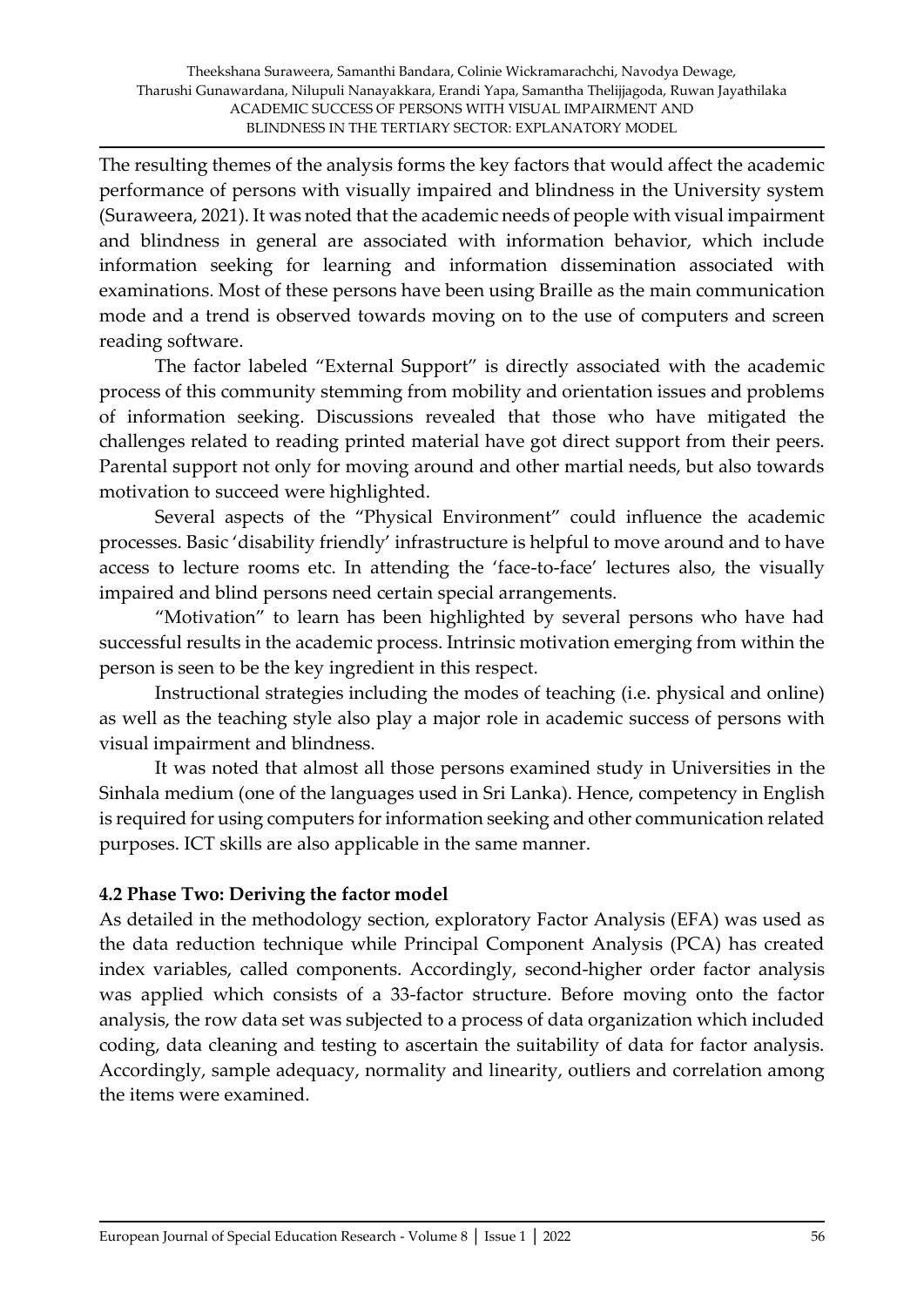#### **A. Data organization**

# **a. Reliability of data**

Data reliability was examined on the basis of internal consistency of each dimension computing the Cronbach's alpha (see Table 2). Given that the Cronbach's alpha values reached above 0.7, data can be accepted as reliable.

| 0100                                         |              |                  |  |  |  |  |  |
|----------------------------------------------|--------------|------------------|--|--|--|--|--|
| Dimension (as per initial conceptualization) | No. of items | Cronbach's Alpha |  |  |  |  |  |
| Physical infrastructure                      |              | 0.787            |  |  |  |  |  |
| Family and peers                             |              | 0.908            |  |  |  |  |  |
| <b>External parties</b>                      |              | 0.916            |  |  |  |  |  |
| Instructional strategies                     |              | 0.900            |  |  |  |  |  |
| Motivation                                   |              | 0.968            |  |  |  |  |  |
| English and IT literacy                      |              | 0.787            |  |  |  |  |  |

**Table 2:** Reliability of the data

#### **b. Sample adequacy**

The sampling adequacy test of Kaiser-Meyer-Olkin measure (KMO) resulted in a value of 0.842. This is above the commonly applicable acceptance level of 0.6 and hence the sample size could be accepted as adequate (see Table 3).

**Table 3**: Sampling adequacy test

| Kaiser-Meyer-Olkin measure of sampling adequacy | 0.842    |     |
|-------------------------------------------------|----------|-----|
| Bartlett's Test of Sphericity                   | 2301.988 |     |
|                                                 | df       | 528 |
|                                                 | Sig      | 000 |

The anti-image correlation matrix show that all the diagonal elements are greater than 0.5 and all off diagonal elements are different from zero (and greater than 0.3). The Bartlett's test of sphericity, which compares the observed correlation matrix to the identity matrix was found to be statistically significant ( $\chi$ 2 (528) = 2301.99, p < .05). Further, all communalities extracted by Principal Component Analysis (PCA) were greater than 0.30. Each variable has therefore shared some common variance. This indicates that the variance of each variable was explained adequately by the extracted factors. Overall, all 33 items were accepted as suitable for factor analysis.

# **B. Factor analysis**

The initial factor analysis resulted five components with Eigen values greater than 1, (see Table 4). These five components are observed to be explaining the variances with 61.2%, 9.5%, 5.4%, 4.3% and 3.2% respectively. Cumulative variance was 83.45% and it can be inferred that the five factors adequately explain the construct in hand.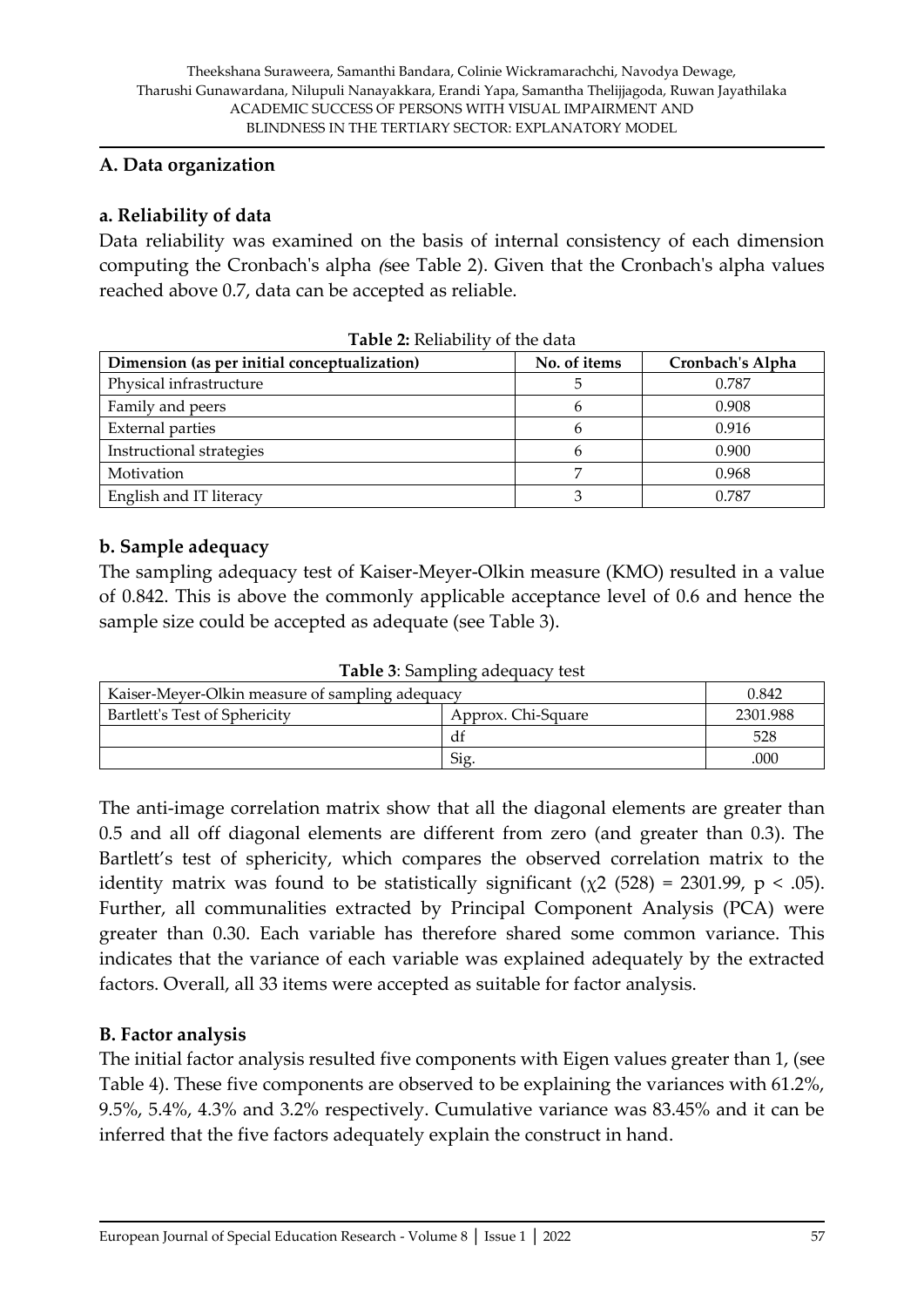#### Theekshana Suraweera, Samanthi Bandara, Colinie Wickramarachchi, Navodya Dewage, Tharushi Gunawardana, Nilupuli Nanayakkara, Erandi Yapa, Samantha Thelijjagoda, Ruwan Jayathilaka ACADEMIC SUCCESS OF PERSONS WITH VISUAL IMPAIRMENT AND BLINDNESS IN THE TERTIARY SECTOR: EXPLANATORY MODEL

|           | Table 4: Total variance explained |                |                                                 |                                                      |                  |            |        |                  |            |
|-----------|-----------------------------------|----------------|-------------------------------------------------|------------------------------------------------------|------------------|------------|--------|------------------|------------|
|           |                                   | <b>Initial</b> |                                                 |                                                      | Extraction       |            |        | <b>Rotation</b>  |            |
| Component |                                   | eigen          |                                                 |                                                      | sums of          |            |        | sums of          |            |
|           |                                   | values         |                                                 |                                                      | squared loadings |            |        | squared loadings |            |
|           | Total                             | $%$ of         | Cumulative                                      | Total                                                | $%$ of           | Cumulative | Total  | $%$ of           | Cumulative |
|           |                                   | variance       | $\%$                                            |                                                      | $\%$<br>variance |            |        | variance         | $\%$       |
|           | 20.199                            | 61.209         | 61.209                                          | 20.199                                               | 61.209           | 61.209     | 12.954 | 39.253           | 39.253     |
| 2         | 3.149                             | 9.544          | 70.753                                          | 3.149                                                | 9.544            | 70.753     | 5.560  | 16.849           | 56.102     |
| 3         | 1.785                             | 5.409          | 76.161                                          | 1.785                                                | 5.409            | 76.161     | 3.270  | 9.910            | 66.012     |
| 4         | 1.404                             | 4.255          | 80.417                                          | 1.404                                                | 4.255            | 80.417     | 2.895  | 8.774            | 74.786     |
| 5         | 1.003                             | 3.038          | 83.455                                          | 1.003<br>3.038<br>2.861<br>83.455<br>83.455<br>8.669 |                  |            |        |                  |            |
|           |                                   |                | Extraction method: Principal component analysis |                                                      |                  |            |        |                  |            |

This initial extraction of factors was followed by the orthogonal rotation (Varimax with Kaiser Normalization). Thereby five factors with a cumulative variance of 83.45% with primary factor loadings considerably higher than 0.5 were identified (see Table 5). The gist of Likert scale statements presented to the respondents for self-assessment related to their university education are presented in the 'item' column.

|                | <b>Item</b>                                                                                     |       | Component      |   |                |       |  |  |
|----------------|-------------------------------------------------------------------------------------------------|-------|----------------|---|----------------|-------|--|--|
| No.            |                                                                                                 |       | $\overline{2}$ | 3 | $\overline{4}$ | 5     |  |  |
| $\mathbf{1}$   | Ability to use assistive devices that the student is<br>used primarily.                         | 0.866 |                |   |                |       |  |  |
| $\overline{2}$ | Ability to use assistive devices that the student is<br>used in addition to the primary device. | 0.834 |                |   |                |       |  |  |
| 3              | Motivational support of family members and<br>external parties.                                 | 0.785 |                |   |                |       |  |  |
| $\overline{4}$ | Other support (e.g. financial and martial) of family<br>members and external parties.           | 0.788 |                |   |                |       |  |  |
| 5              | Skills of smart phone usage for access and sharing<br>information.                              |       |                |   |                | 0.674 |  |  |
| 6              | Skills of Internet usage for access and sharing<br>information.                                 |       |                |   |                | 0.780 |  |  |
| 7              | English literacy as a facilitator for university studies.                                       |       |                |   |                | 0.652 |  |  |
| 8              | Self-motivation for university studies.                                                         | 0.751 |                |   |                |       |  |  |
| 9              | Self-motivation for learning English.                                                           |       | 0.579          |   |                |       |  |  |
| 10             | Smartness (intelligence, confidence and decision<br>making) for leaning in the University.      | 0.870 |                |   |                |       |  |  |
| 11             | Hardworking nature towards education.                                                           | 0.840 |                |   |                |       |  |  |
| 12             | 'Never give up' behavior towards education.                                                     | 0.852 |                |   |                |       |  |  |
| 13             | 'NOT postponing' behavior on academic work.                                                     | 0.841 |                |   |                |       |  |  |
| 14             | How passionate you are of the subjects studied?                                                 | 0.860 |                |   |                |       |  |  |
| 15             | Satisfaction towards teaching style (of lecturers).                                             |       |                |   |                |       |  |  |
| 16             | Satisfaction towards teaching in physical class room.                                           | 0.800 |                |   |                |       |  |  |
| 17             | Satisfaction on physical resources in the university<br>premises.                               | 0.681 |                |   |                |       |  |  |

**Table 5:** Rotated component matrix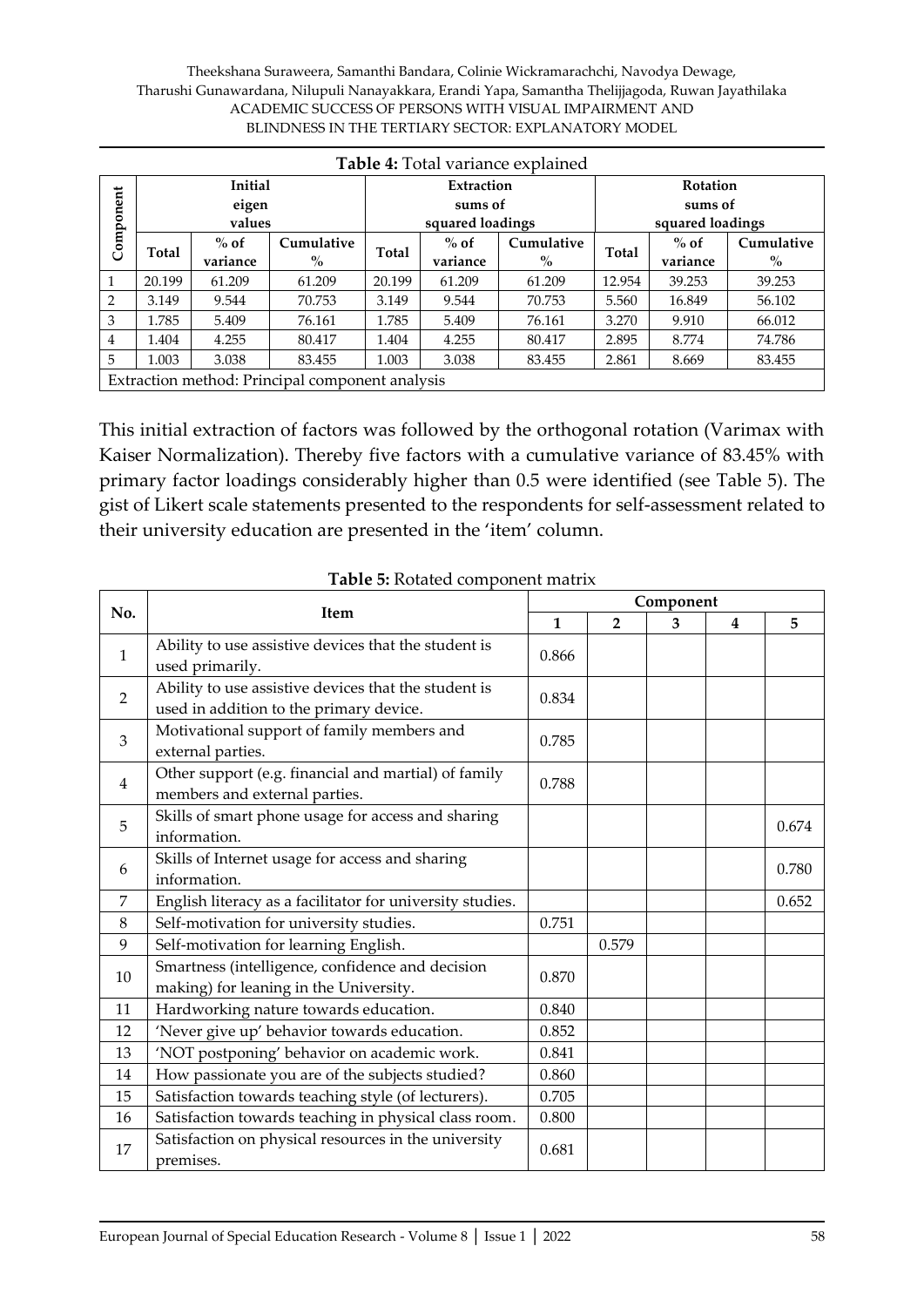#### Theekshana Suraweera, Samanthi Bandara, Colinie Wickramarachchi, Navodya Dewage, Tharushi Gunawardana, Nilupuli Nanayakkara, Erandi Yapa, Samantha Thelijjagoda, Ruwan Jayathilaka ACADEMIC SUCCESS OF PERSONS WITH VISUAL IMPAIRMENT AND BLINDNESS IN THE TERTIARY SECTOR: EXPLANATORY MODEL

| 18 | Satisfaction on your accommodation during<br>university life.                                                                  | 0.689 |       |       |       |  |
|----|--------------------------------------------------------------------------------------------------------------------------------|-------|-------|-------|-------|--|
| 19 | Satisfaction on classroom arrangements.                                                                                        | 0.661 |       |       |       |  |
| 20 | Satisfaction on exam arrangements.                                                                                             | 0.517 |       |       |       |  |
| 21 | Satisfaction on lecture material provided.                                                                                     |       | 0.944 |       |       |  |
| 22 | Satisfaction on opportunities to access for extra<br>study materials (e.g. library).                                           |       | 0.901 |       |       |  |
| 23 | Satisfaction on accessibility for study related<br>equipment (e.g. Laptop, Desktop, Recorder,<br>Typewriter, Braille & Slate). |       |       |       | 0.630 |  |
| 24 | Support for studies by the peers with visual<br>impairment and blindness.                                                      |       |       |       | 0.906 |  |
| 25 | Support for University social life by the peers with<br>visual impairment and blindness.                                       |       |       |       | 0.819 |  |
| 26 | Support for studies by the sighted peers.                                                                                      | 0.712 |       |       |       |  |
| 27 | Support for University social life by the sighted<br>peers.                                                                    | 0.724 |       |       |       |  |
| 28 | Support for studies by the University teaching staff<br>(e.g. lecturers, professors).                                          | 0.669 |       |       |       |  |
| 29 | Support for studies by the other academic<br>(supporting) staff of resource centers in the<br>university.                      | 0.496 |       |       |       |  |
| 30 | Support for studies of non-academic staff of the<br>university.                                                                |       | 0.572 |       |       |  |
| 31 | Support for studies by the organizations dedicated<br>for visually impaired and blind.                                         |       |       | 0.677 |       |  |
| 32 | Financial support received from the Government<br>(and University).                                                            |       |       | 0.649 |       |  |
| 33 | Support for studies by the people and institutes<br>outside the university.                                                    |       |       | 0.727 |       |  |

Correlation matrix of the five factors extracted is given in Table 6. It can be seen that all relevant correlation coefficients, except one (0.919) are below 0.8. Thus, no multicollinearity issues are observed in the factors derived.

| <b>rapie 6.</b> Confedent correlation matrix       |          |          |          |          |          |  |  |
|----------------------------------------------------|----------|----------|----------|----------|----------|--|--|
| Component                                          |          |          |          |          |          |  |  |
|                                                    | 0.775    | 0.406    | 0.316    | 0.242    | 0.276    |  |  |
|                                                    | $-0.402$ | 0.793    | 0.333    | $-0.200$ | $-0.242$ |  |  |
|                                                    | $-0.244$ | $-0.042$ | 0.171    | 0.919    | $-0.257$ |  |  |
|                                                    | $-0.308$ | 0.320    | $-0.466$ | 0.224    | 0.732    |  |  |
| $-0.289$<br>$-0.321$<br>0.737<br>$-0.085$<br>0.514 |          |          |          |          |          |  |  |
| Extraction method: Principal component analysis    |          |          |          |          |          |  |  |
| Rotation method: Varimax with Kaiser normalization |          |          |          |          |          |  |  |

**Table 6:** Component correlation matrix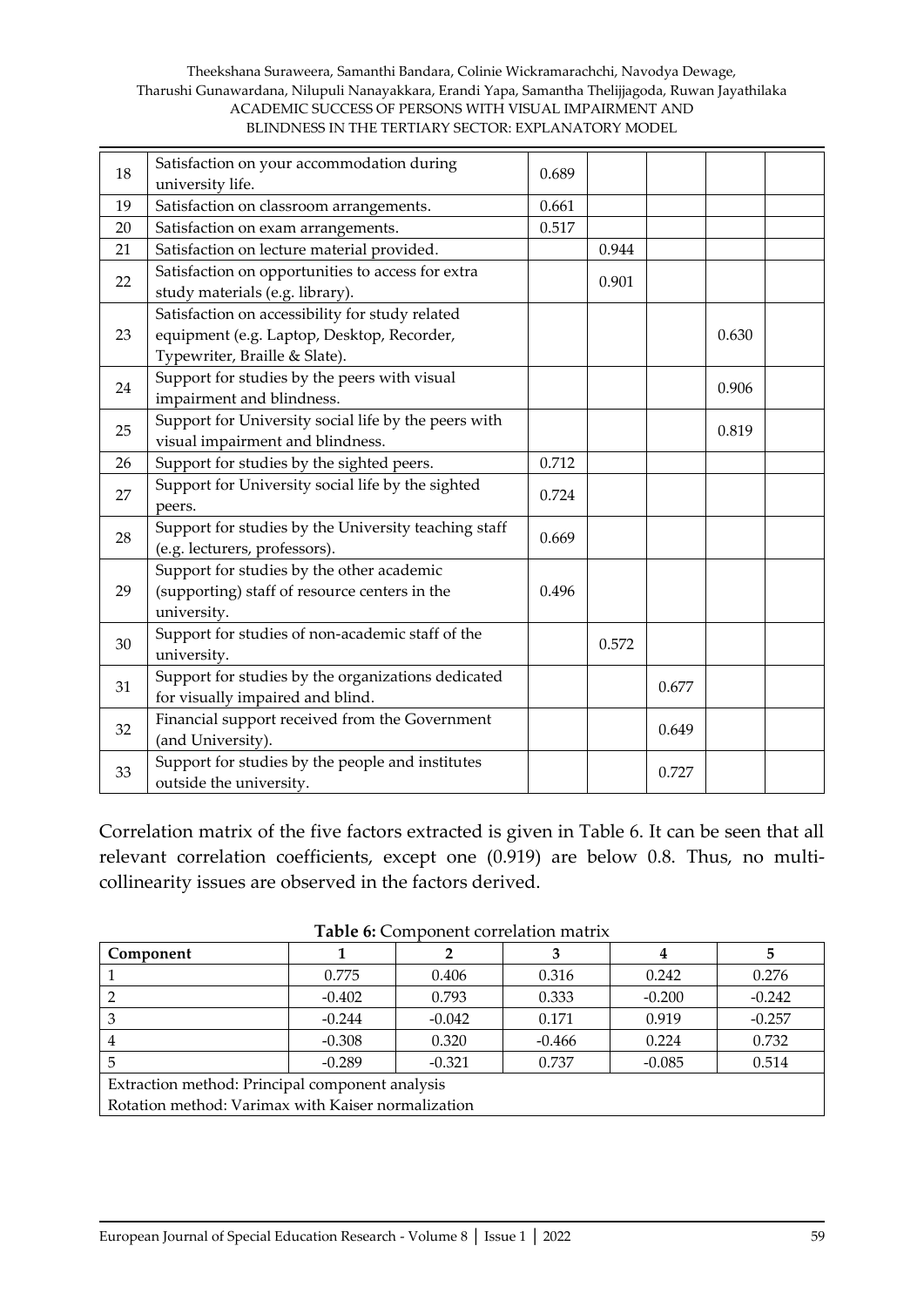Labeling the five factors so extracted was guided by the past literature findings and discussion outcomes of the key informant interviews. Table 7 presents the factors labels, and a summary of their descriptive statistics and reliability scores.

|    | <b>Factor labels</b>         | Number<br>of items | Mean (SD)    | <b>Skewness</b><br>(Z score) | Kurtosis<br>(Z score) | Cronbach's<br>$\alpha$ |
|----|------------------------------|--------------------|--------------|------------------------------|-----------------------|------------------------|
| 1. | Motivational<br>influences   | 20                 | 3.92 (1.078) | $-2.86$                      | 0.08                  | 0.985                  |
| 2. | Support<br>for learning      | $\overline{4}$     | 3.54(1.010)  | 0.82                         | $-2.02$               | 0.873                  |
| 3. | External<br>Assistance       | 3                  | 3.49(1.022)  | $-0.14$                      | $-1.85$               | 0.806                  |
| 4. | Peer and<br>Physical Support | 3                  | 3.13(0.765)  | $-0.35$                      | 0.75                  | 0.804                  |
| 5. | Access to<br>information     | 3                  | 3.47(0.911)  | $-2.71$                      | 1.40                  | 0.787                  |

**Table 7:** Descriptive statistics for extracted factor (Sample size N=50)

**Note:** SD-Standard deviation

Composite scores for each factor were computed based on the mean of items' primary factor loading. Mean score of a factor is an indication of the extent of influence on academic performance of the graduates with visual impairment and blindness. The highest mean score of 3.92 of the factor labeled "Motivating Influences" appear to be mostly contributing to the academic performance of persons with visual impairment and blindness. It observed that the influence of the factor labeled "Peer and Physical Support" to academic performance relatively low, and the score distribution is positively skewed. The Z scores for skewness and kurtosis of composite score are within acceptance level (+/- 3.29 for n≥50), the data is assumed to be normally distributed (Mishra et al., 2019).

Table 8 shows positive correlation coefficient of composite scores which are significant. Importantly, all the coefficients lie between accepted values of coefficients that is greater than .3 and less than .8. This indicates strong association and approximately no multi-collinearity.

| Factor |                            | Motivational<br>influences | Support for<br>learning | External<br>assistance | Peer and<br>physical<br>support | Access to<br>information |
|--------|----------------------------|----------------------------|-------------------------|------------------------|---------------------------------|--------------------------|
|        | Motivational<br>influences |                            |                         |                        |                                 |                          |
| 2.     | Support for<br>learning    | $0.629**$                  |                         |                        |                                 |                          |
| 3.     | External<br>assistance     | $0.723**$                  | $0.641**$               |                        |                                 |                          |

**Table 8:** Correlation matrix of composite scores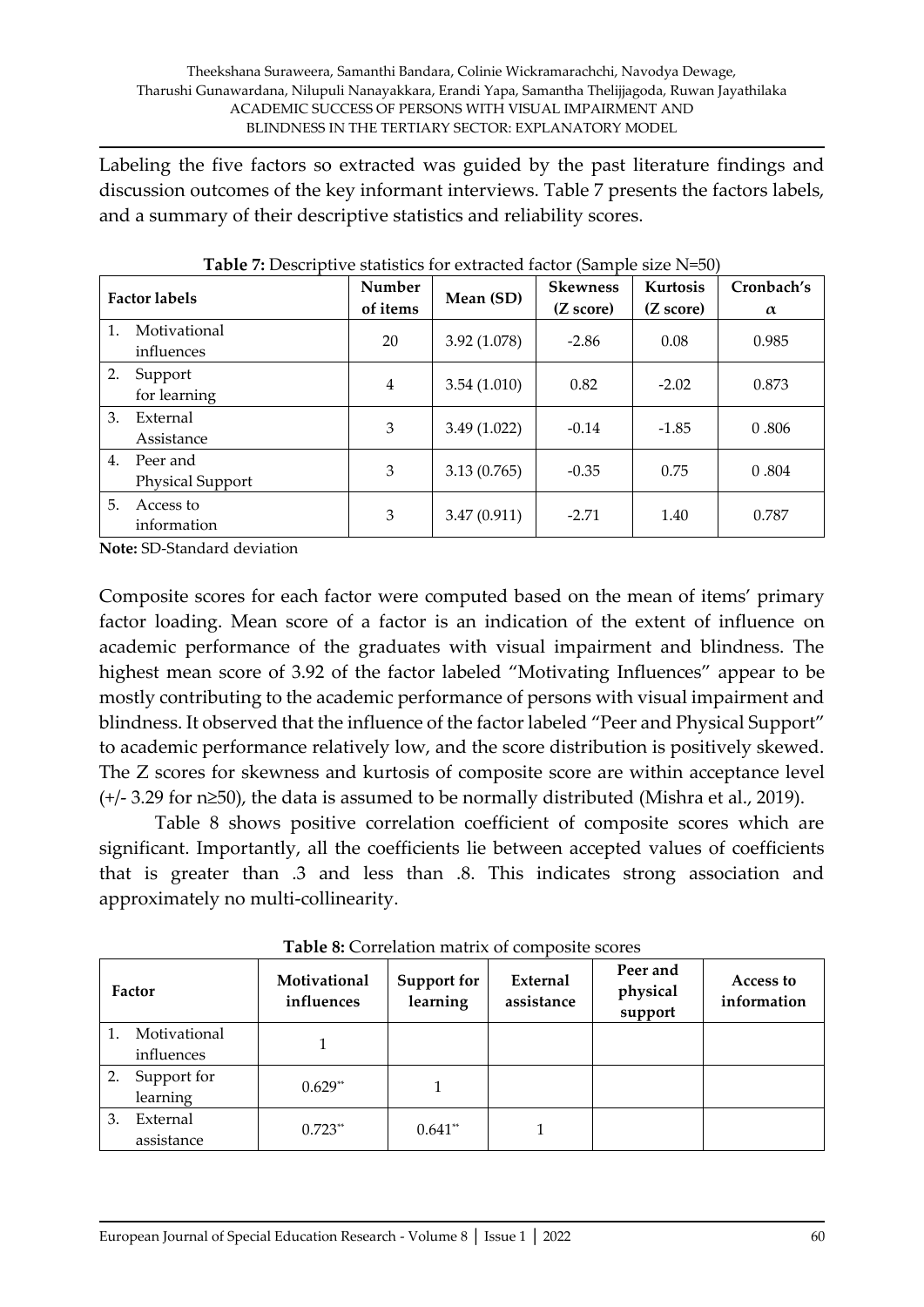#### Theekshana Suraweera, Samanthi Bandara, Colinie Wickramarachchi, Navodya Dewage, Tharushi Gunawardana, Nilupuli Nanayakkara, Erandi Yapa, Samantha Thelijjagoda, Ruwan Jayathilaka ACADEMIC SUCCESS OF PERSONS WITH VISUAL IMPAIRMENT AND BLINDNESS IN THE TERTIARY SECTOR: EXPLANATORY MODEL

| 4. | Peer and<br>physical<br>support | $0.573**$ | $.382**$ | $0.393**$ |           |  |
|----|---------------------------------|-----------|----------|-----------|-----------|--|
| 5. | Access to<br>information        | $0.684**$ | $0.349*$ | $0.403**$ | $0.410**$ |  |

\*\*. Correlation is significant at the 0.01 level (2-tailed)

\*. Correlation is significant at the 0.05 level (2-tailed).

The quantitative analysis confirms that five composite factors extracted through a thirtythree (33) item measure are able to explain the construct 'academic achievement of the persons with visual impairment and blindness in the tertiary sector'. These five composite factors demonstrate internal consistency and follow an approximately normal distribution. These five composite score data can be used for parametric statistical analysis in future studies.

Phase one results were used as outlined in the methodology section. As detailed in the methodology section, exploratory Factor Analysis (EFA) was used as the data reduction technique while Principal Component Analysis (PCA) has created index variables, called components. The study accordingly has applied second-higher order factor analysis

#### **5. Discussion and Conclusion**

As outlined earlier the overall objective of this study is to understand the factors influencing academic achievement of persons with visual impairment and blindness in the University sector.

While the conceptual framework based on past literature directs to six (6) factors, qualitative phase of investigation pointed to five factors. Furthermore, the quantitative analysis brought them to five composite factors that are somewhat different and are briefly outlined in Table 9.

| Factors based on the<br>conceptual framework | Qualitative<br>results<br>(Factor labels) | Quantitative<br>results<br>(Factor labels) | <b>Notes</b>                    |
|----------------------------------------------|-------------------------------------------|--------------------------------------------|---------------------------------|
| Physical infrastructure                      | Physical                                  | Refer the note                             | Accessibility related-physical  |
| (Accessibility related                       | environment                               |                                            | infrastructure is absorbed into |
| infrastructure facilities                    | (Accessibility                            |                                            | 'motivational influences' while |
| and academic related                         | related                                   |                                            | academic related physical       |
| equipment                                    | infrastructure                            |                                            | resources is extracted by 'peer |
|                                              | facilities only)                          |                                            | and physical support'.          |

| Table 9: The factors affecting academic achievement |
|-----------------------------------------------------|
| of persons with visual impairment and blindness     |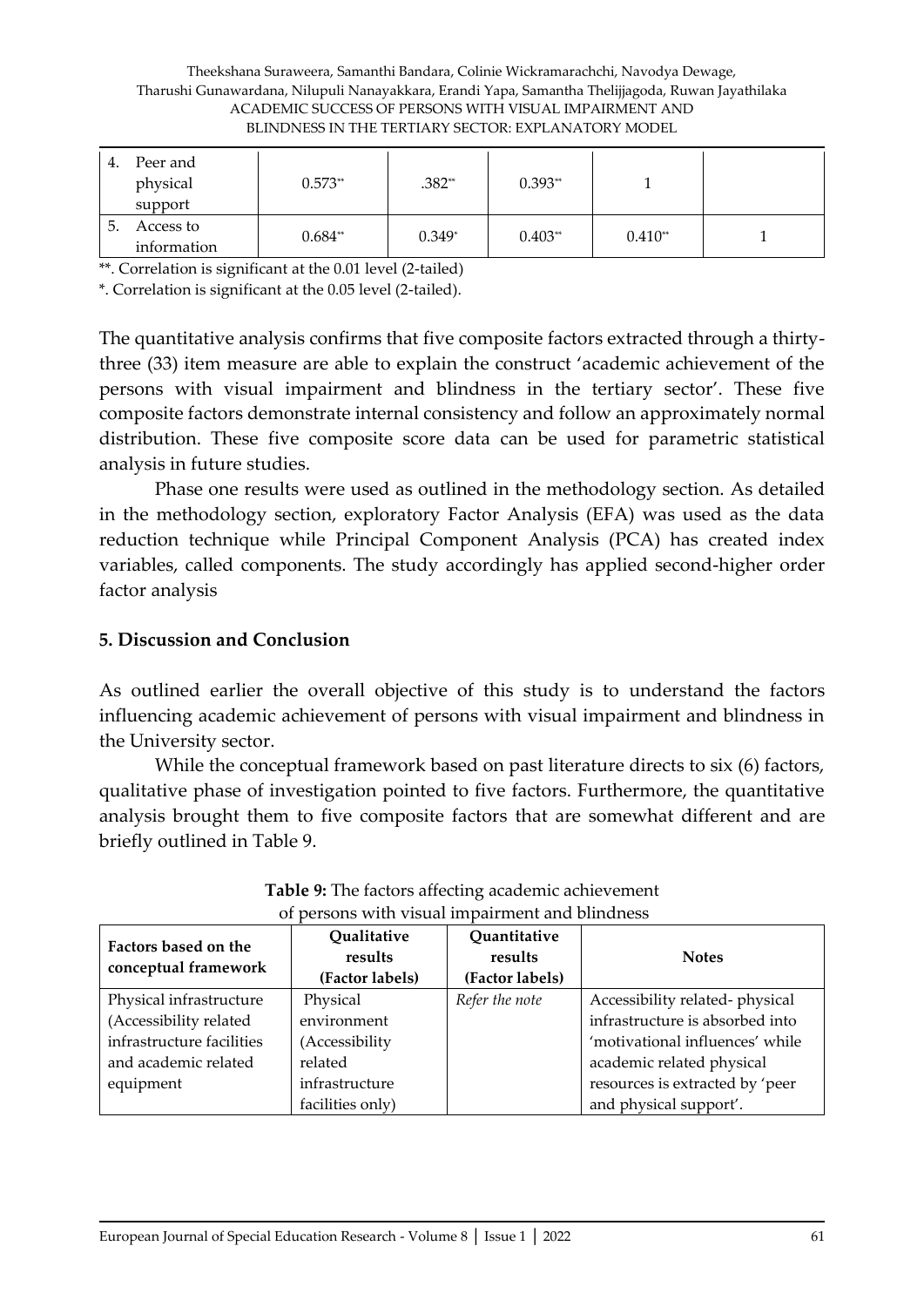#### Theekshana Suraweera, Samanthi Bandara, Colinie Wickramarachchi, Navodya Dewage, Tharushi Gunawardana, Nilupuli Nanayakkara, Erandi Yapa, Samantha Thelijjagoda, Ruwan Jayathilaka ACADEMIC SUCCESS OF PERSONS WITH VISUAL IMPAIRMENT AND BLINDNESS IN THE TERTIARY SECTOR: EXPLANATORY MODEL

| Family and peers         | External support    | Refer the note   | Family and sighted peers'        |
|--------------------------|---------------------|------------------|----------------------------------|
|                          | (Family and peers)  |                  | support is extracted by          |
|                          |                     |                  | 'motivational influences' while  |
|                          |                     |                  | peers with visual impaired and   |
|                          |                     |                  | blind comes under the factor of  |
|                          |                     |                  | 'peer and physical support'      |
| <b>External parties</b>  | Refer the note      | External         | The induce of "External parties" |
|                          |                     | assistance       | is absorbed into "External       |
|                          |                     |                  | support                          |
|                          |                     |                  | (Family and peer)" under         |
|                          |                     |                  | qualitative results.             |
| Instructional strategies | Instructional       | Refer the note   | Items related to instructional   |
|                          | strategies          |                  | strategies extracted by          |
|                          |                     |                  | 'motivational influences' and    |
|                          |                     |                  | 'support for learning'           |
| Motivation               | Motivation to learn | Motivational     | Motivational influences          |
|                          |                     | influences       | (intrinsic and extrinsic) play a |
|                          |                     |                  | significant role.                |
| English and IT literacy  | English and IT      | Refer the note   | Competency in English and IT     |
|                          | literacy            |                  | appears to have no direct        |
|                          |                     |                  | influence and is absorbed into   |
|                          |                     |                  | 'support for learning'           |
|                          |                     | Access to        | Even though this study has       |
|                          |                     | Information      | derived these three factors as   |
|                          |                     | Peer and         | separate factors, these are      |
|                          |                     | physical support | aligned with the conceptual      |
|                          |                     | Support for      | framework and qualitative        |
|                          |                     | learning         | findings to a greater extent.    |

The factor labeled 'motivational influences' would have the highest significance loaded with 20 items. This factor can include self-motivation and self-judgment towards studies including the motivational support by internal (family) and external parties (teachers and peers) together with appropriate physical environment. Motivation to learn which is brought about by external parties and intrinsic self-motivation of the person is recognized by literature as a prime determinant of academic achievement of students with visual impairment and blindness. Relevance to these factors based on past literature is provided in Section F above.

Support for learning and support of external parties confirmed to play a significant role in academic advancement in the University for persons with visual impairment and blindness. The support of external parties includes both colleagues with visual impairment and blindness and the University community in general. As outlined in the literature review (see Table 8) these results also are in conformity with most past findings.

Although literature and the qualitative investigation points to 'physical infrastructure' as a specific factor that has an influence on academic achievement, the final results show that this point has been absorbed in to the factor labeled 'motivational influences'. Authors' experience and key informant interviews show that although the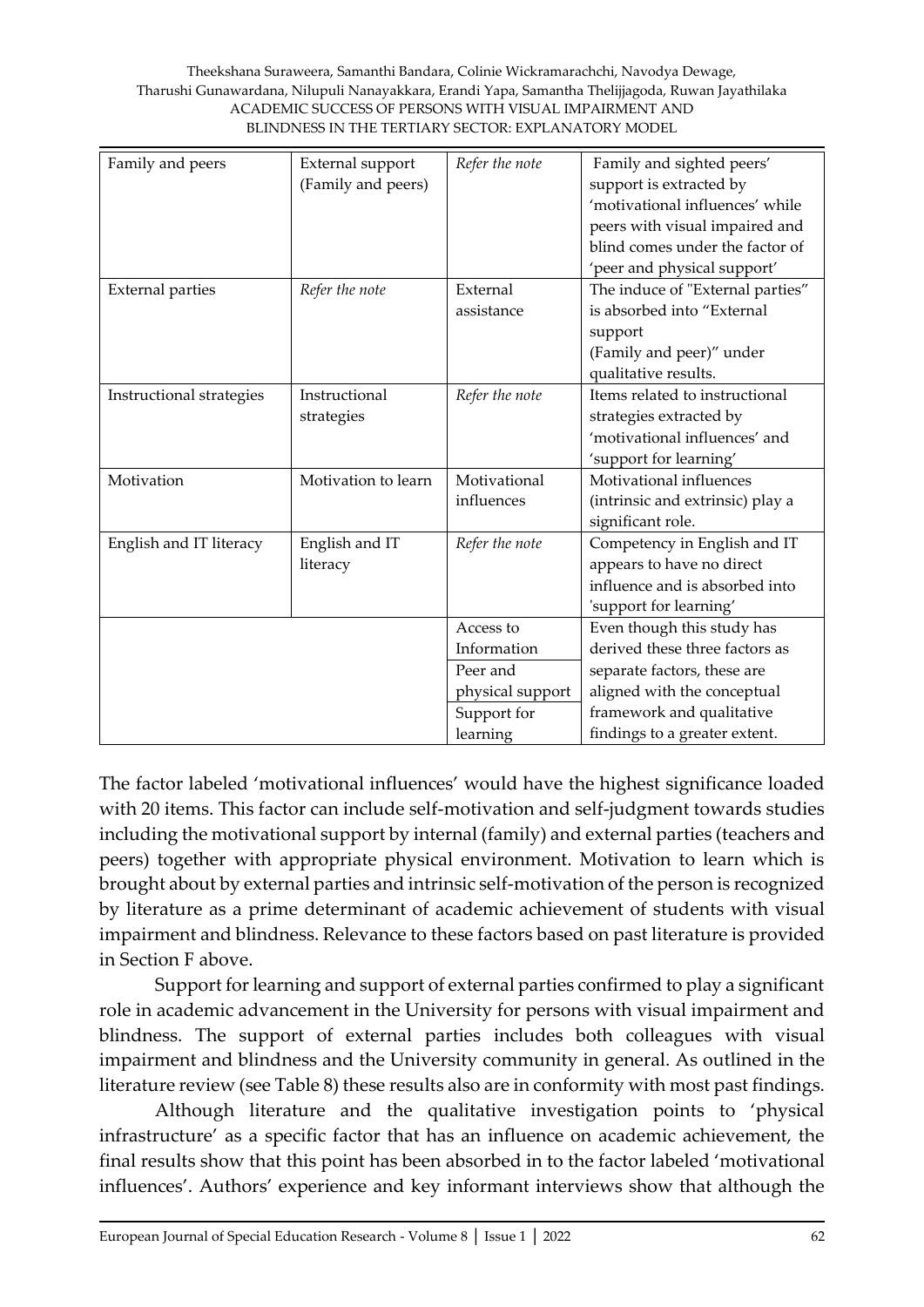physical environment is not very supportive for independent mobility and also learning of persons with visual impairment and blindness, with acquaintance and familiarization influence of such issues on learning become marginal. This may be explained in terms of intimate social interactions between peers supported with the inherent culture of Sri Lanka.

While the importance of peers and physical support for academic achievement was highly recognized by the literature as well as by the key informant interviews, this study is also identified 'peers and physical support' as one factor for influencing education achievement of persons with visual impairment and blindness. Peer support in terms of academic (e.g., paraphrasing lectures, sharing notes), and social and emotional support (e.g., encouraging initiations for communication, talking about hobbies or interests) is found to be a positive impact of academic achievement. Provision of instrumental support (e.g., Laptop, Desktop, Recorder, Typewriter, Braille and Slate) in contrast (by the university or family/peers) is considered as one of the fundaments of inclusive education by the literature.

Access to information in terms of academic, financial and social through internet and smart phone along with English literacy is another novel factor derived from this study. Since no evidence in past literature has been found, it can be argued that English literacy and use of smart phone may not be equally important in some countries or some communities for access to information. However, access to internet for information is revealed adequately by past literature.

In summary, past literature and empirical evidence derived from key informant interviews clearly evidence that the derived five-factors of this study are valid and applicable towards academic success of the students with visual impairment and blindness. Accordingly, the derived five factors (five composite score data) can be used for parametric statistical analysis in future studies.

# **Acknowledgements**

Authors acknowledge the World Bank assisted AHEAD (Accelerating Higher Education Expansion and Development) Research project on 'Quality of Life and Employability potential of Persons with Visual Impairment and Blindness in Sri Lanka' of the SLIIT Business School, for sponsoring this study and supporting in many respects. Authors also wish to thank the management and interview respondents of vocational training centres for providing valuable information, and the local and international intellectuals who are experts in their own fields for providing scholarly and practical insights during the model review process.

# **Conflict of Interest Statement**

The authors declare no conflicts of interests.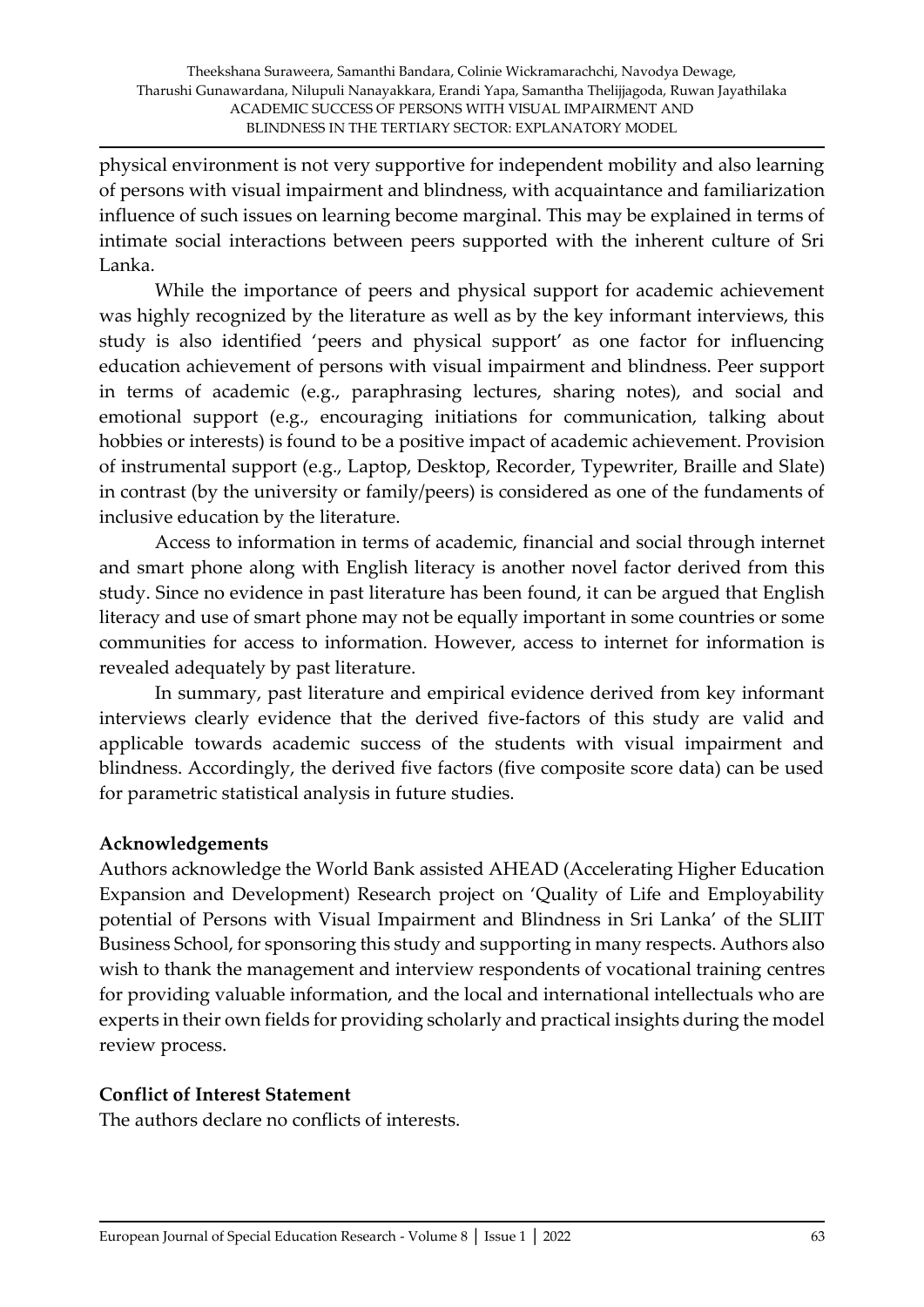#### **About the Authors**

**Professor Theekshana Suraweera**, the founder Dean of SLIIT- Business School, is currently a Consultant Professor of the same institution. He is the Team Leader of World Bank sponsored AHEAD (Accelerating Higher Education Expansion and Development) Research Project on 'Socio-economic aspects of persons with Visual Impairment and Blindness in Sri Lanka' of SLIIT Business School. Previously, he served at University of Canterbury, New Zealand. His publication record exceeds 35 research papers in high quality local and international conferences and journals, including 'Journal of Small Business Management' and 'Disability and Society' with over 250 citations. His wide research interests include Disability Studies, Education and Social Development, Small Business and Information Systems Management.

Web: <https://www.sliit.lk/faculty-of-business/staff/theekshana.s/> [orcid.org/0000-0002-1756-7447](https://orcid.org/0000-0002-1756-7447)

**Professor Samantha Thelijjagoda** is the Dean of SLIIT Business School, Sri Lanka and is currently a team member of the World Bank sponsored AHEAD Research Project on 'Socio-economic aspects of persons with Visual Impairment and Blindness in Sri Lanka'. He completed his postgraduate studies in Japan and was formally the Dean of Faculty of Graduate Studies and Research at SLIIT. He is a leading member of Computer Society of Sri Lanka, and holds professional memberships of IEEE, AIS and IET. His research interests range from IT applications and Social Studies, disability related studies, artificial intelligence, computational models of human language processing and human language technology. He has a strong publication record in peer reviewed local and international journals.

Web:<https://www.sliit.lk/faculty-of-business/staff/samantha.t/> [orcid.org/0000-0002-0548-1603](https://orcid.org/0000-0002-0548-1603)

**Professor Ruwan Jayathilaka** is an Associate Professor at SLIIT Business School. He is currently serving as the Head, Department of Information Management, SLIIT Business School and the Coordinator of the SLIIT- MBA program. He is also a team member of the World Bank sponsored AHEAD Research Project of SLIIT Business School. He is the author of peer reviewed articles published in a number of international leading journals, including Applied Economics, Tourism Analysis, Tourism Review, PLOS ONE, BMC Public Health, Quality & Quantity, Disability and Society, South Asia Economic Journal, Journal of the Korean Economy. His research interests are disability studies, poverty and vulnerability, econometric modeling, economic demography and social studies.

Web:<https://www.sliit.lk/faculty-of-business/staff/ruwan.j/>

[orcid.org/0000-0002-7679-4164](https://orcid.org/0000-0002-7679-4164)

**Samanthi Bandara** is currently the Specialized Research/Project Manager in Social Research Discipline for AHEAD project on 'Socio-economic aspects of persons with Visual Impairment and Blindness in Sri Lanka' of SLIIT Business School. She is a visiting lecturer at International Institute of Health Sciences. Previously, she served as a Consultant to the Presidential Secretariat. She also worked as a Health Economist to ADB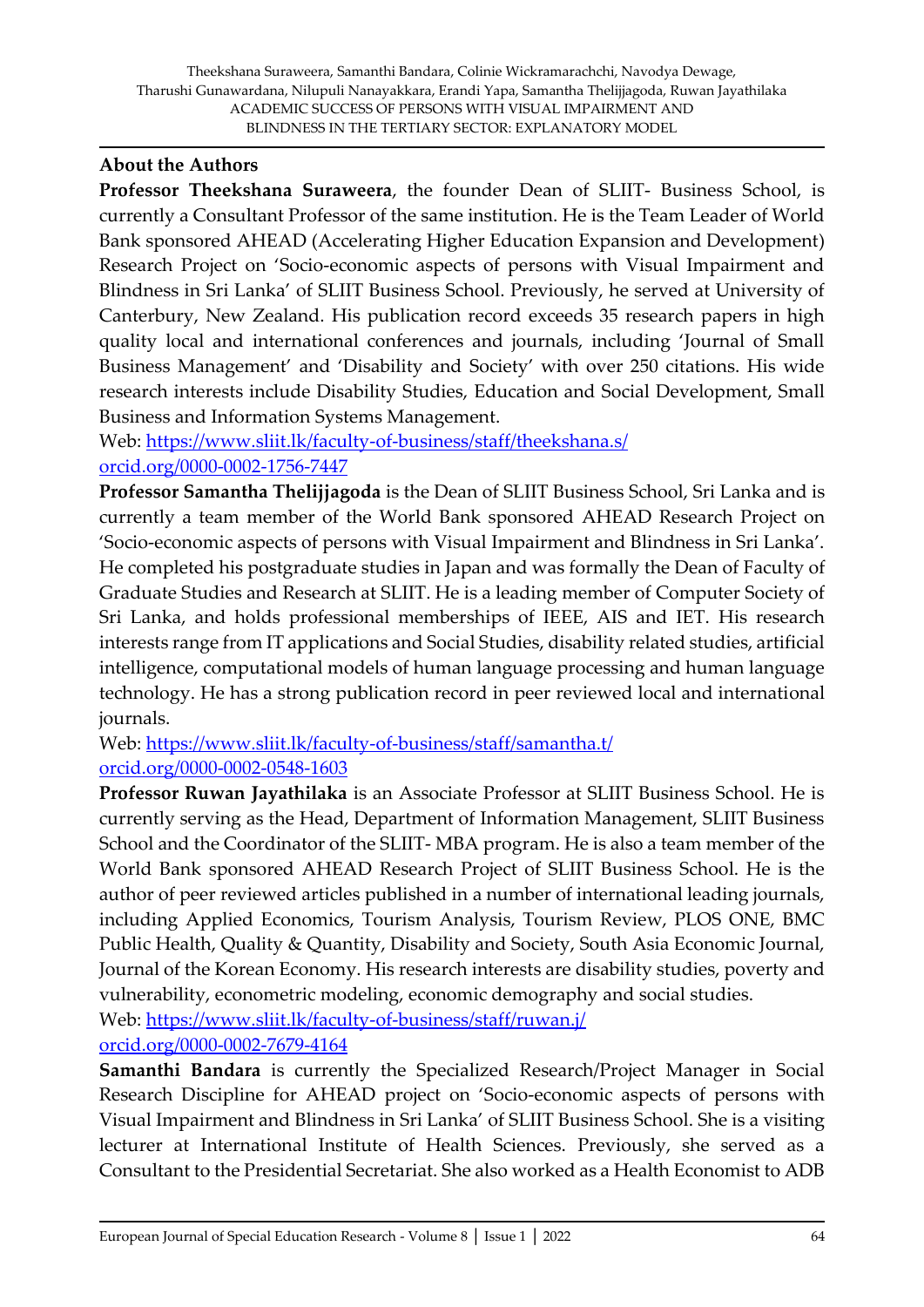and JETRO-Sri Lanka. Previously, she engaged as a research expert in managing public, private, regional, and internationally funded research projects while serving a researcher at Sri Lanka Institute of Policy Studies (IPS). Her publication history records for research papers in high quality local and international conferences and journals. She holds the Honorary Secretary position of Population Association of Sri Lanka (PASL). Her research interests are in population studies with special focus on disability studies.

**Colinie Wickramarachchi** is currently a Research Assistant for AHEAD Research Project on 'Socio-economic aspects of persons with Visual Impairment and Blindness in Sri Lanka' of SLIIT Business School. She graduated with a first-class honors with an outstanding academic award for Business Management. Previously, she worked as a finance intern for Central Bank of Sri Lanka. Her publication history records for research papers in high quality local and international conferences. Her research interests are disability studies, social studies, employment, and education.

Web:<https://www.sliit.lk/faculty-of-business/staff/colinie.w/>

**Navodya Malshani**, co-author of this research paper, is currently a final year undergraduate of BBA Special Honours degree at SLIIT Business School, Sri Lanka.

**Nilupuli Nanayakkara,** co-author of this research paper, is currently a final year undergraduate of BBA Special Honours degree at SLIIT Business School, Sri Lanka.

**Tharushi Gunawardana,** co-author of this research paper, is currently a final year undergraduate of BBA Special Honours degree at SLIIT Business School, Sri Lanka.

**Erandi Yapa,** co-author of this research paper, is currently a final year undergraduate of BBA Special Honours degree at SLIIT Business School, Sri Lanka.

# **References**

- 20th Amendment: Constitution 2020. The Constitution of the Democratic Socialist Republic of Sri Lanka Parliament Secretariat
- Abate T, 2020. Determinants of Students Tertiary Level Academic Performance in Ethiopia: A Case in University of Gondar. Journal of Education and Practice doi:10.7176/jep/11-22-04
- AHEAD 2021. Sri Lanka Council of Visually Handicapped Graduates: Basic Data Collection. Sri Lanka Institute of Information Technology
- Alberta, l. 2002. Health and Life Skills: Instructional Strategies. [https://education.alberta.ca/media/1477143/healthgi.pdf.](https://education.alberta.ca/media/1477143/healthgi.pdf) Accessed 12 September 2021
- Anne G, Danielsen, Oddrun S, Hetland J, Wold B, 2009. School-Related Social Support and Students' Perceived Life Satisfaction. The Journal of Educational Research 102: 303-320. doi: 10.3200/JOER.102.4.303-320
- Bernard B, 1991. Fostering Resiliency in Kids: Protective Factors in the Family, School, and Community. [https://www.wested.org/resources/fostering-resiliency-in-kids-](https://www.wested.org/resources/fostering-resiliency-in-kids-protective-factors-in-the-family-school-and-community/)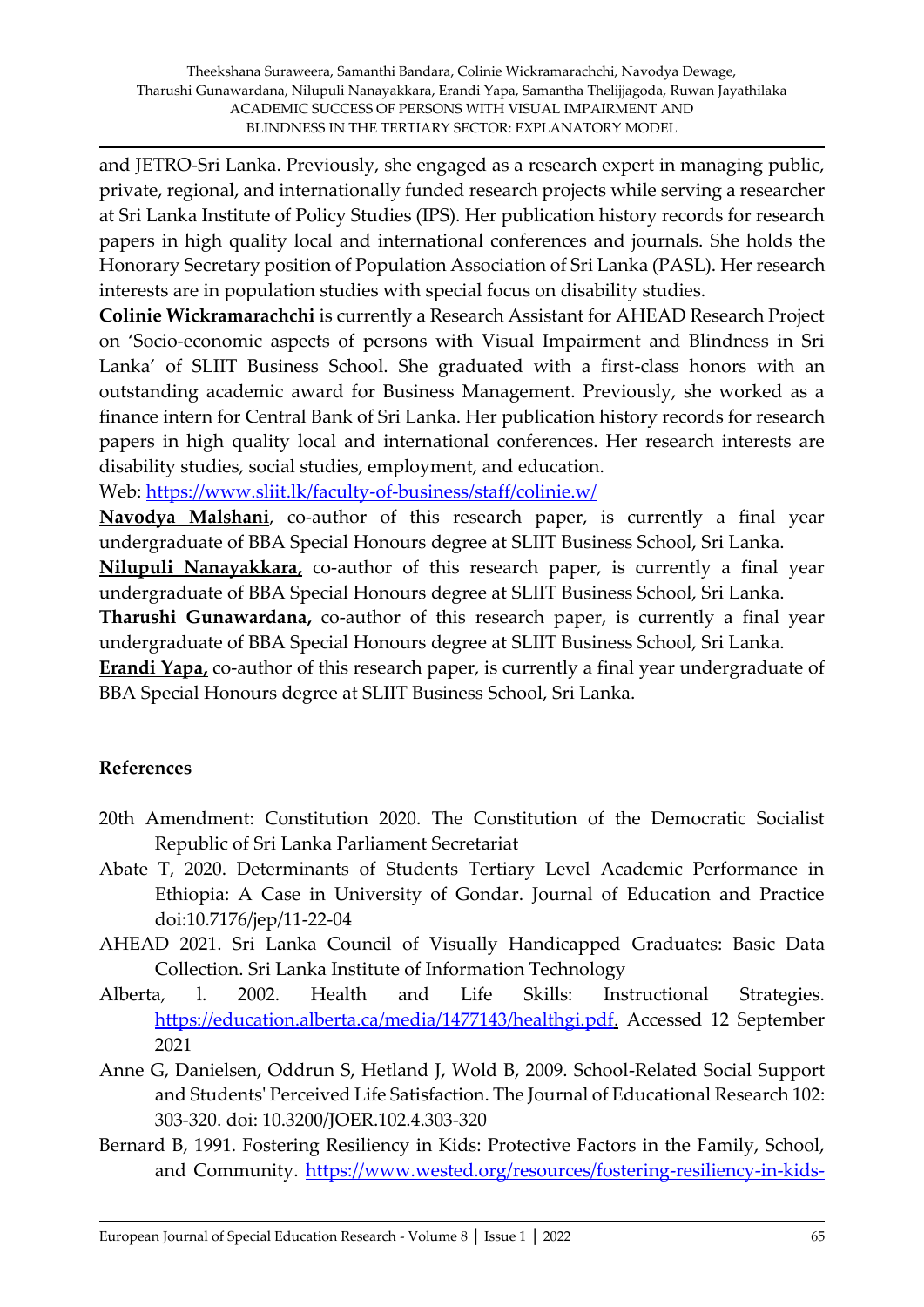[protective-factors-in-the-family-school-and-community/#.](https://www.wested.org/resources/fostering-resiliency-in-kids-protective-factors-in-the-family-school-and-community/) Accessed 14 October 2021

- Bloom A, 1987. The Closing of the American Mind. New York: Simon and Schuster
- Bodaghi N, Cheong L, Zainab A, 2016a. Librarians Empathy: Visually Impaired Students' Experiences Towards Inclusion and Sense of Belonging in an Academic Library. The Journal of Academic Librarianship 42: 87-96. doi:10.1016/j.acalib.2015.11.003
- Bodaghi N, Cheong L, Zainab A, Riahikia M, 2016b. Friendly Librarians. Information Development 33**:** 229-242. doi:10.1177/0266666916641178
- Kannangara C, 1943. Sri Lanka Education Forum: Special Policy
- Wickramaarachchi C, Suraweera T, Thelijjagoda S, Jayathilaka R 2021. An Operational Model of Managing Vocational Training for Persons with Visual Impairment and Blindness. 14th International Research Conference*.* General Sir John Kotelawala Defence University, Ratmalana, Sri Lanka
- Carter E, Moss C, Asmus J, Fesperman E, Cooney M, Brock M, Lyons G, Huber H, Vincent B, 2015. Promoting Inclusion, Social Connections, and Learning Through Peer Support Arrangements. Teaching Exceptional Children*,* 48**:** 9-18. doi:10.1177/0040059915594784
- Celeste M, Grum D, 2010. Social Integration of Children with Visual Impairment: A Developmental Model. Elementary Education 9
- Central Bank of Sri Lanka 2020. Sri Lanka Socio Economic Data: Statistics Department
- Datta P, Palmer C, 2015. Insights Into the Support Services for Students with Vision Impairment. Australasian Journal of Special Education 39**:** 143-158. doi: 10.1017/jse.2015.8
- Davis B, 2021. What is the meaning of family background? MV Organizing. [https://www.mvorganizing.org/what-is-the-meaning-of-family-background/.](https://www.mvorganizing.org/what-is-the-meaning-of-family-background/) Accessed 7 November 2021
- Deci E, Ryan R, 2000. The "What" and "Why" of Goal Pursuits: Human Needs and the Self-Determination of Behavior. Psychological Inquiry 11**:** 227-268. doi:10.1207/s15327965pli1104\_01
- Edgerton J, Roberts L, Von Below S, 2012. Education and Quality of Life. Handbook of Social Indicators and Quality of Life Research
- Fredricks J, Blumenfeld P, Paris A, 2004. School Engagement: Potential of the Concept, State of the Evidence. Home Health Care Management & Practice 74**:** 79-85. doi: 10.1177/1084822315599954
- Ghenghesh P, 2014. The Relationship Between English Language Proficiency and Academic Performance of University Students – Should Academic Institutions Really be Concerned? International Journal of Applied Linguistics & English Literature 4 doi:10.7575/aiac.ijalel.v.4n.2p.91
- Haakma I, Janssen M, Minnaert A, 2018. Need Support in Students with Visual Impairments: Comparing Teacher and Student Perspectives. Frontiers in Education 2 doi:10.3389/feduc.2017.00071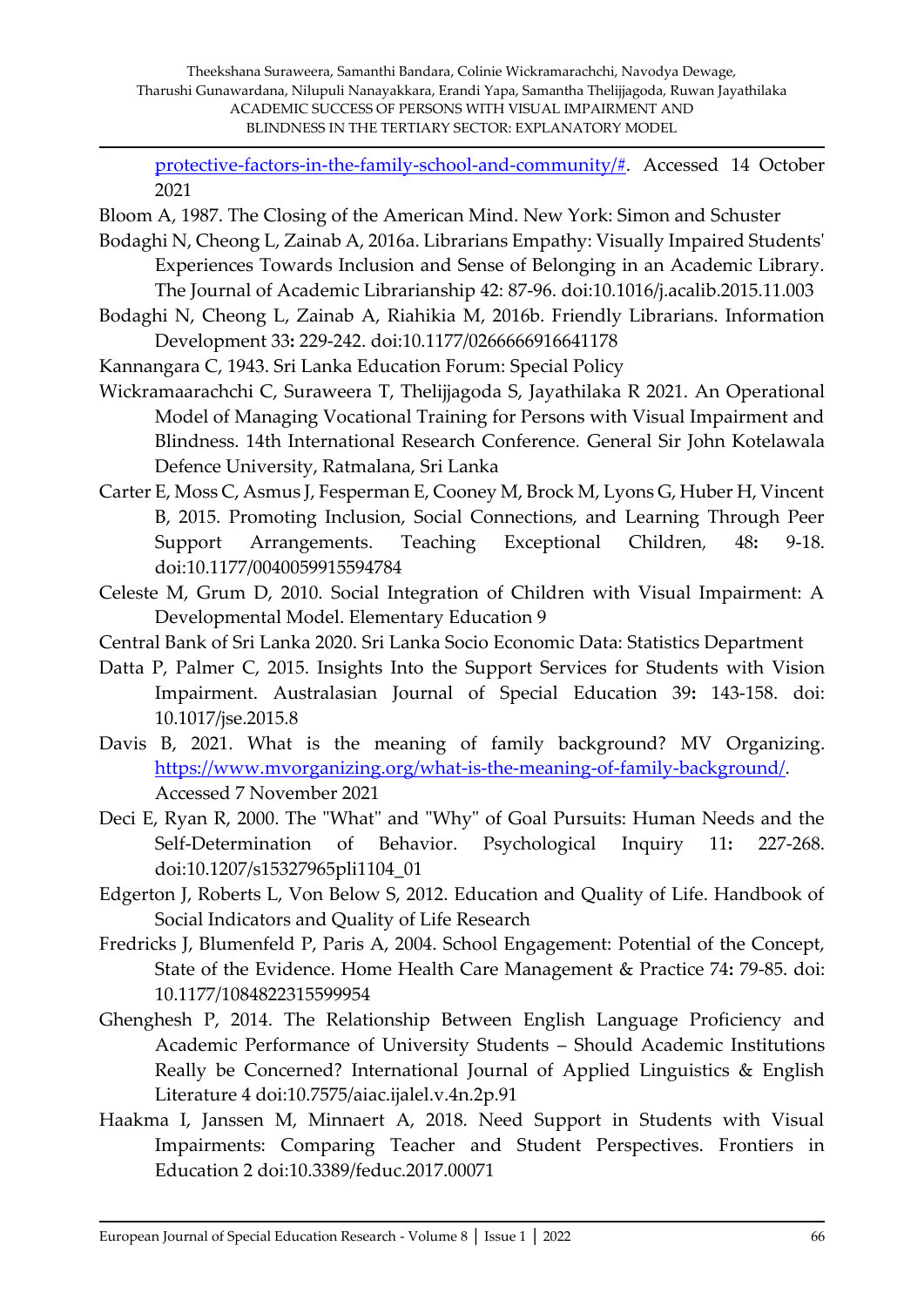- Hadidi M, Khateeb A, 2014. A Comparison of Social Support among Adolescents with and without Visual Impairments in Jordan: A Case Study from the Arab Region. Journal of Visual Impairment & Blindness 108**:** 414-427. doi:10.1177/0145482x1410800506
- Hijazi S, Naqvi S, 2006. Factors Affecting Students' Performance: A Case of Private College. Bangladesh e-Journal of Sociology 3**:** 1-10
- Judge S, 2005. The Impact of Computer Technology on Academic Achievement of Young African American Children 20**:** 91-101
- Kain V, 2016. Study Habits of Children with Visual Impairment. 1**:** 36-38
- Kamal S, Asrar M, Younes M, Chishti A, 2014. Factors Affecting Academic Performance of Special Students: A Case of Peshawar District. SSRN Electronic Journal. doi:10.2139/ssrn.2755144
- Lindsay S, McPherson A, 2012. Strategies for improving disability awareness and social inclusion of children and young people with cerebral palsy. Child Care Health Development 38**:** 809-816. doi: 10.1111/j.1365-2214.2011.01308
- Luthar S, Cicchetti D, Becker B, 2000. The construct of resilience: a critical evaluation and guidelines for future work. Child Development 71**:** 543-562. doi:10.1111/1467- 8624.00164
- Maingi-Lore M, 2016. Factors Influencing Academic Performance of Students with Special Needs in Institutions of Higher Learning: the Case of Middle Level Colleges in Machakos Country. Kenya Mary Maingi-Lore a Research Project Report Submitted in Partial Fulfillment of the Research
- Manitsa I, Doikou M, 2020. Social Support for Students with Visual Impairments in Educational Institutions: An Integrative Literature Review. British Journal of Visual Impairment doi:10.1177/0264619620941885
- Masten A, 2001. Ordinary magic: Resilience processes in development. American Psychologist 56**:** 227-238. doi: 10.1037//0003-066x.56.3.227
- Mishra P, Pandey C, Singh U, Gupta A, Sahu C, Keshri A, 2019. Descriptive Statistics and Normality Tests for Statistical Data. Ann Card Anaesth 22**:** 67-72. doi:10.4103/aca.ACA\_157\_18
- Morelle M, Tabane R, 2019. Challenges experienced by learners with visual impairments in South African township mainstream primary schools. South African Journal of Education 39**:** 1-6. doi:10.15700/saje.v39n3a1615
- Nees M, Berry L, 2013. Audio Assistive Technology and Accommodations for Students with Visual Impairments: Potentials and Problems for Delivering Curricula and Educational Assessments. Performance Enhancement & Health 2**:** 101-109. doi:10.1016/j.peh.2013.08.016
- Nishanthi R, 2018. The Importance of Learning English in Today World. International Journal of Trend in Scientific Research and Development 3**:** 871-874. doi:10.31142/ijtsrd19061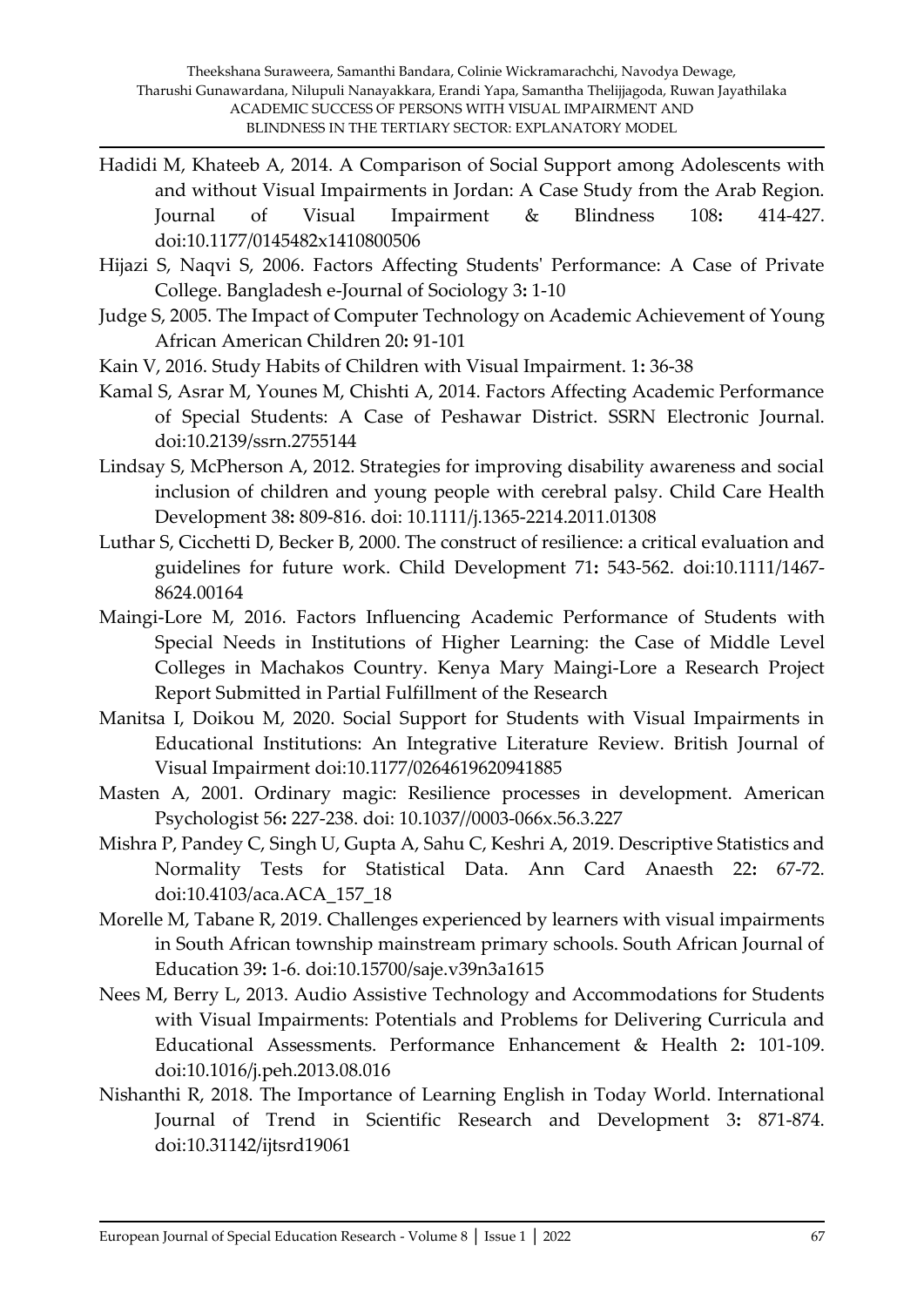- Otyola W, Kibanja G, Mugagga A, 2017. Challenges Faced by Visually Impaired Students at Makerere and Kyambogo Universities. Makerere Journal of Higher Education 9**:** 75-75. doi:10.4314/majohe.v9i1.6
- Pathrose A, Ramaa P, 2020. Relation of Academic Stress on Academic Achievement of Visually Impaired Students. 8. doi:10.25215/0802.119
- Pavri S, Monda-Amaya L, 2001. Social Support in Inclusive Schools: Student and Teacher Perspectives. Exceptional Childre*.* 67**:** 391-411. doi: 10.1177/001440290106700307
- Santos G, Ramos E, 2019. ICT Literacy and School Performance. 18**:** 19-39
- Senjam S, 2019a. Assistive Technology for People with Visual Loss. Delhi Journal of Ophthalmology. 30 doi:10.7869/djo.496
- Senjam S, 2019b. Assistive Technology for Students with Visual Disability: Classification Matters. Kerala Journal of Ophthalmology. 31**:** 86-86. doi:10.4103/kjo.kjo\_36\_19
- Shahzadi E, Ahmad Z, 2011. A Study on Academic Performance of University Students. 8th International Conference on Recent Advances in Statistics**.** 255-268. doi:10.13140/2.1.3949.3126
- Spiel C, Schwartzman S, Busemeyer M, Cloete N, Drori G, Lassnigg L, Schober B, Schweisfurth M, Verma S, 2018. The Contribution of Education to Social Progress. International Panel on Social Progress 753-778. doi:10.1017/9781108399661.006
- Spinath B, 2012. Academic Achievement, Elsevier Inc
- Suraweera T, Wickramarachchi C, Dewage N, Gunawardana M, Nanayakkara T, Yapa N, Handapangoda R, Factors Affecting Academic Performance of People with Visual Disabilities in the Tertiary Sector. Proceedings of Sri Lanka Institute of Information Technology International Conference on Advancements in Sciences and Humanities. 261-266
- Suraweera T, Dunuwila V, 2019. Challenges of Social Inclusion of the Visually Impaired and Blind Persons in the Sri Lankan Workplace. 7th Peradeniya International Economics Research, Department of Economics and Statistics, Faculty of Arts University of Peradeniya, Sri Lanka
- Suraweera T, Jayathilaka R, Thelijjagoda S, 2021. A Nightmare in a 'Darker' World: Persons with Blindness under the Sri Lanka's COVID-19 Shutdown. Disability & Society doi:10.1080/09687599.2021.1927671
- UGC, 2020. Sri Lanka University Statistics: Educational Indicators 1990-2020. Graduate Output*:* University Grants Commission, Sri Lanka
- UN General Assembly 2007. Convention on the Rights of Persons with Disabilities: Resolution Adopted by the General Assembly. A/RES/61/106
- UNESCO, 2000. The Dakar Framework for Action.
- UNESCO, 2019. *Education transforms lives* [Online]. United Nation Educational, Scientific and Cultural Organization. [https://en.unesco.org/themes/education/.](https://en.unesco.org/themes/education/) Accessed 23 August 2021
- United Nations, 2006. United Nations Convention on the Rights of Persons with Disabilities. Article 9 – Accessibility.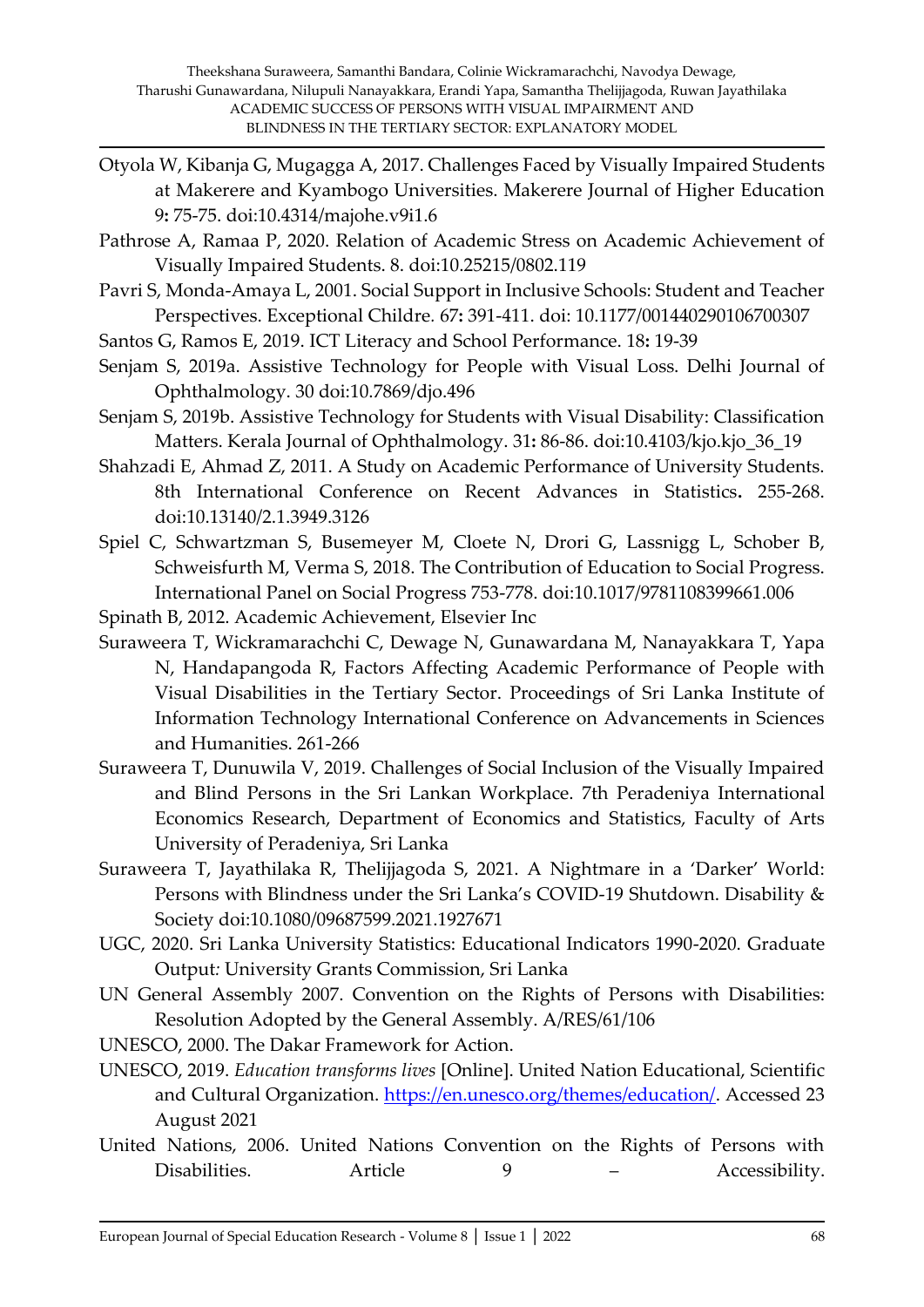[https://www.un.org/development/desa/disabilities/convention-on-the-rights-of](https://www.un.org/development/desa/disabilities/convention-on-the-rights-of-persons-with-disabilities/article-9-accessibility.html)[persons-with-disabilities/article-9-accessibility.html.](https://www.un.org/development/desa/disabilities/convention-on-the-rights-of-persons-with-disabilities/article-9-accessibility.html) Accessed 29 November 2021

United Nations, 2015. Envision2030: 17 Goals to Transform the World for Persons with Disabilities **United** United Nations. <https://www.un.org/development/desa/disabilities/envision2030.html> Accessed 12th November 2021

- West J, Houghton S, Taylor M, Ling P, 2004. The Perspectives of Singapore Secondary School Students with Vision Impairments towards their Inclusion in Mainstream Education. Australian Journal of Special Education 28**:** 18-27. doi: 10.1017/S1030011200025100
- Yihun S, Belay M, 2020. The Challenges and Opportunities of Visually Impaired Students in Inclusive Education: The Case of Bedlu. Journal of Pedagogical Research 4**:** 112- 124. doi:10.33902/jpr.2020060437